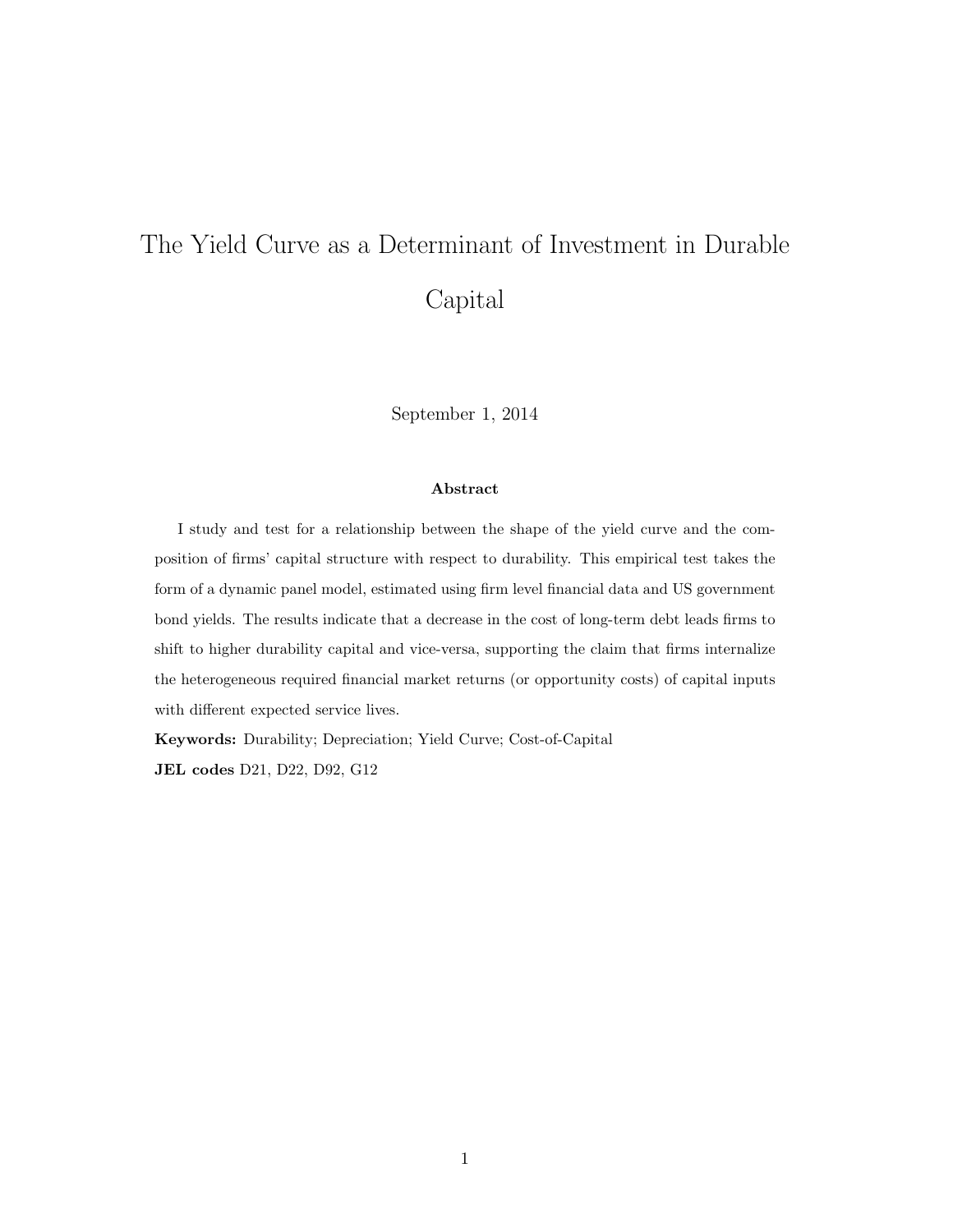#### 1. Introduction

The empirical analysis conducted below examines the composition of capital investment for publicly held companies using data from the Compustat database.<sup>1</sup> In this context "composition" refers to the relative quantities of each of a set of heterogeneous capital inputs, differentiated based on durability. In this paper I develop and empirically test the hypothesis that changes in the average durability of a firm's capital stock are affected by changes in the term premiums associated with long and short term debt.

The determinants of capital durability are important and constitute a relatively unexplored component of the broader exercise of understanding capital investment patterns generally. Capital durability choices affect a firm's depreciation rate and potentially, by extension, its cost of capital. Significant efforts in the fields of economics and finance have been devoted to analyzing the determinants of aggregate investment with much of the extant literature focusing on taxation and financing issues.<sup>2</sup> However, the standard approach in economics and finance literature largely ignores the durability issues by assuming a single, fixed (with respect to capital durability) cost of capital and a single homogeneous capital stock.

Identifying the existence of a relationship between the shape of the yield curve and the durability of a firm's capital asset investments has implications for monetary policy tools, specifically open market operations. Recent work indicates that changes in the maturity of treasury debt and changes in the total supply of public debt can and do influence the term structure of interest rates.<sup>3</sup> The objectives of open market operations are tied to macroeconomic indicators (inflation rates; exchange rates and balance of payments) and the causal channel through which open market operations effect these indicators inevitably involves capital investment.

An early example of the use of open market operations to change the shape of the yield curve, and by extension affect both private investment and the balance of payments came in the form of Operation Twist-1961 (see Modigliani and Sutch 1966). A second Operation Twist-2011

<sup>&</sup>lt;sup>1</sup>Compustat (North America)  $2/28/2014$ . www.compustat.com/

<sup>2</sup>See for example: Jorgenson and Siebert (1968), Jorgenson (1972), McKenzie et. al. (1997) and Baker et. al. (2003)

<sup>&</sup>lt;sup>3</sup>Gagnon et. al. (2010); Greenwood and Vayanos (2010); Kuttner (2006); Engen and Hubbard (2005); Gale and Orszag (2004); Bernanke et. al. (2004)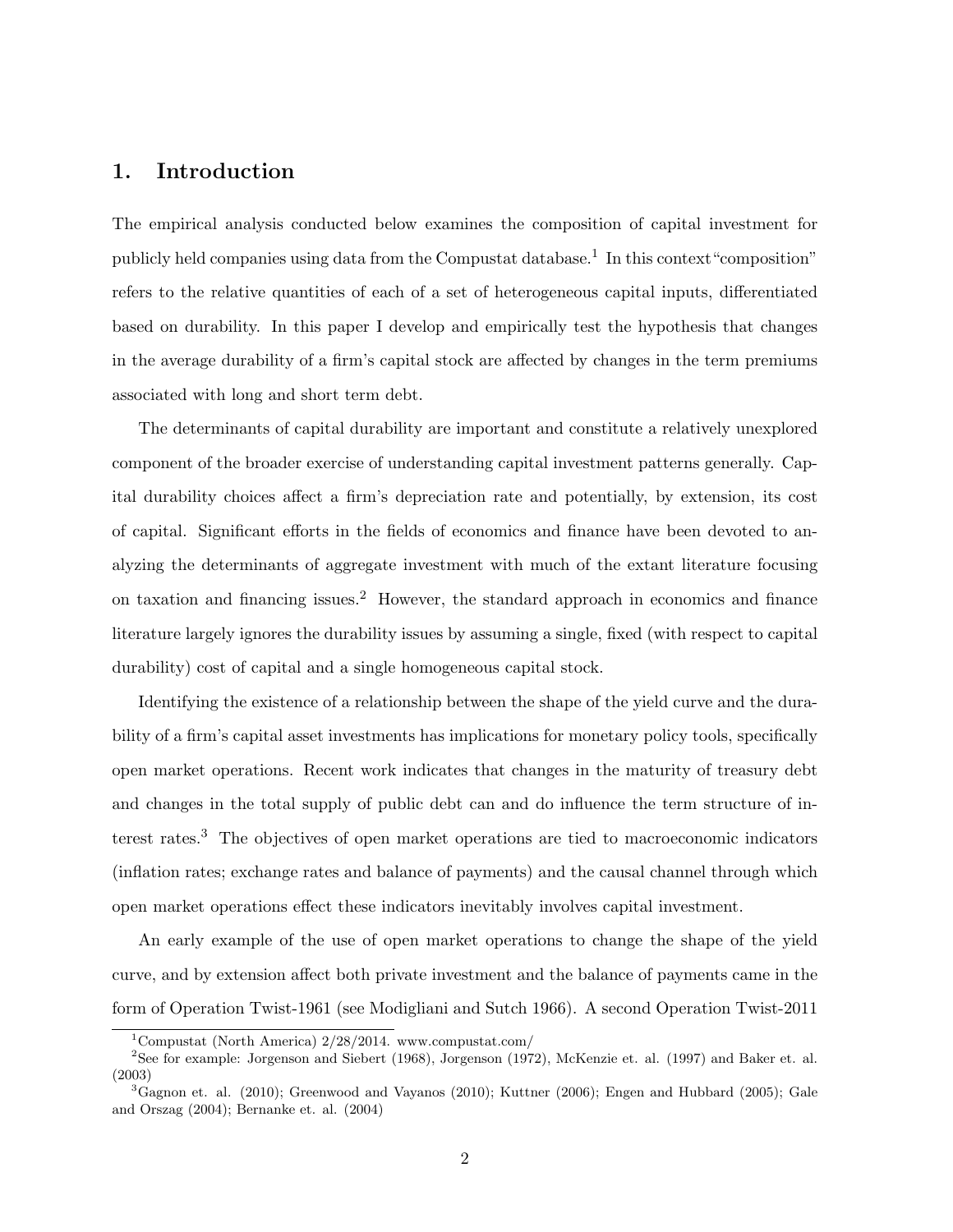was enacted in the wake of the global financial crisis along with three rounds of "quantitative easing" between 2008 and 2012. Each of these major exercises as well as the myriad other open market operations conducted by monetary authorities have effected the level of interest rates and the relationship between long and short term rates with consequences for not only the magnitude but also the composition of capital investment. While current research has done much to examine the magnitude of investment resulting from changes in the opportunity cost of capital (through estimation of elasticities of investment and the like) the potential for yield curve variations to affect the composition of this investment has been all but ignored.

The analysis here shows that changes in the shape of the yield curve affect the durability of capital investment. This implies that monetary policy can be used to stimulate specific kinds of physical capital acquisition insofar as durability is concerned. I remain agnostic regarding the desirability of this policy tool, but even if the ability to affect capital investment durability is not a priority for monetary authorities, the existence of the effects identified here imply an unintended consequence of the use of open market operations. It is evident that these effects require attention in the finance and economics literature.

Dew-Becker (2012) analyzes the relationship between the term spread of interest rates and the average duration of investment across industries examining changes in corporate bond durations resulting from variations in the yield curve. He identifies a relationship similar to the one I test for here, finding evidence of an inverse relationship between the relative yield on long vs short term debt and the average duration of bond purchases. Dew-Becker identifies this yield curve / investment duration relationship using industry-level investment data. My approach is similar but not identical. Dew-Becker focuses on the duration of the bond (used to finance physical capital purchases) whereas I examine the duration of the physical assets purchased by firms.

Another approach to examining the relationship between investment decisions and the shape of the yield curve comes in the form of a production based asset pricing theory. Jermann (2013) presents such a model, under which the term structure of interest rates is driven by stochastic shocks to the production function of a representative firm.

My analysis more closely resembles Dew-Becker's approach in that no theory is presented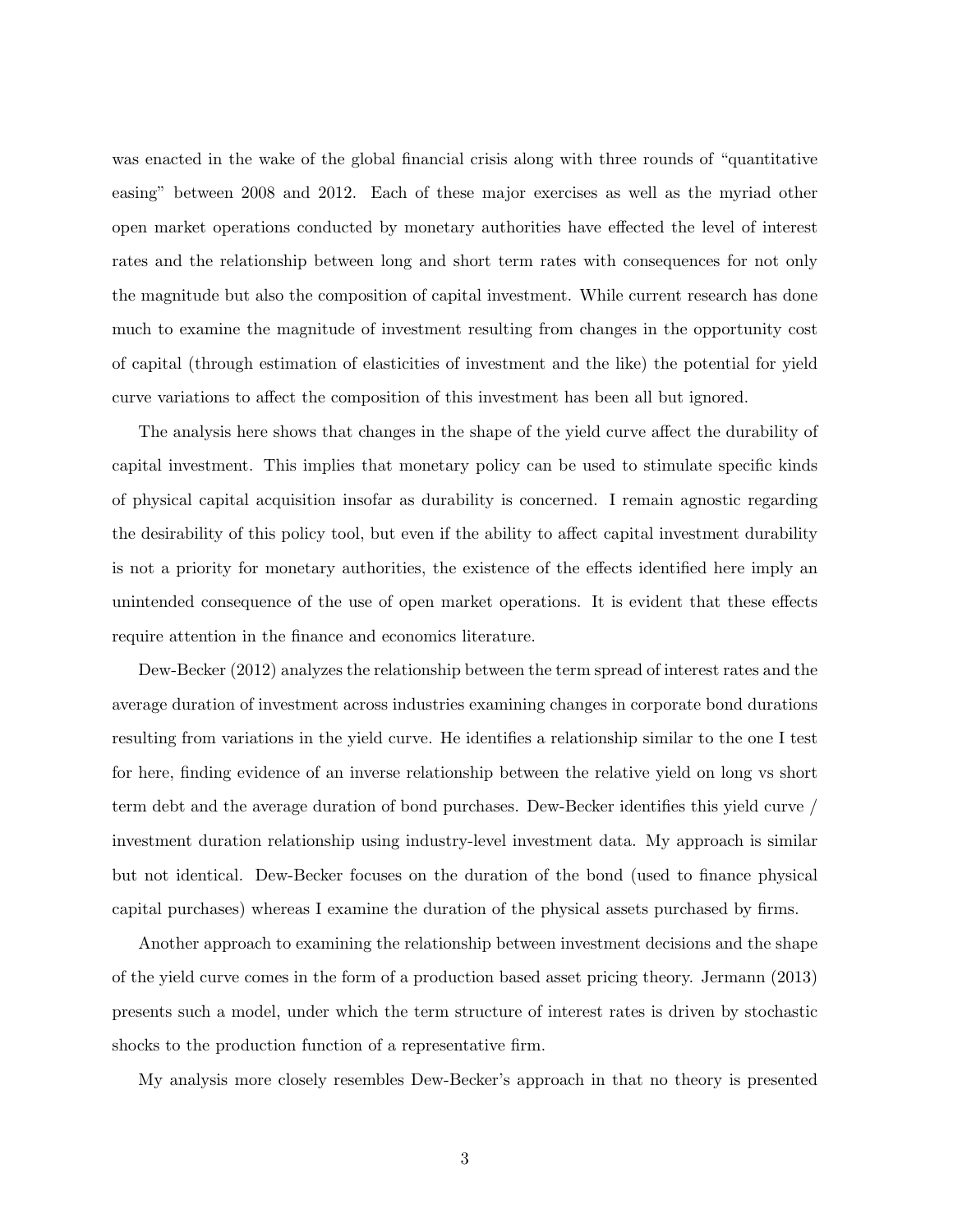here to explain the shape of the yield curve. I model firms as price takers in the capital markets, with the yield curve given exogenously. The difference in assumptions reflect the different goals of this paper compared to Jermann (2013). Here, the aim is to understand how variations in the yield curve affect investment patterns whereas Jermann examines how stochastic elements in revenue motivate the shape and variance of observed bond yields.

Dew-Becker (2012) examines changes in issued bond duration while Jermann (2013) models two types of assets (equipment and structures) available to the firm. I take a similar but distinct approach and define the durability of a capital investment based on the asset's inherent depreciation rate, assets with high depreciation rates have low durability and vice-versa. In the empirical section, this depreciation rate is determined via the Generally Accepted Accounting principles (GAAP).<sup>4</sup> Under GAAP, standard capital investment classes include 'Office Equipment', 'Vehicles' and 'Heavy Work Equipment' each with an associated depreciation period. (For example computers are depreciated much faster than heavy machinery). Since the standard yield curve on bonds indicates that longer principal repayment schedules are generally associated with higher rates of return, it is reasonable to assume that capital inputs with longer service lives (and longer associated repayment schedules) carry a proportionally higher capital cost. This assumption essentially forms the hypothesis being tested here.

The standard convention in economics and finance is to refer to a single cost of capital (generally taken as a debt/equity weighted average) applied to the entire capital stock. This obfuscates the potential effect of asset durability on the firm's cost of capital. If each capital asset carries a distinct rental rate related to its durability (i.e. its associated investment duration) then the average durability of the capital stock will affect the average cost of capital. Applying a single exogenous cost of capital (or at least a single cost of capital unrelated to asset durability) ignores even the potential for a relationship between the firm's cost of capital and its input decisions.

A common assertion in microeconomic theory is that a firm's capital input decisions are

<sup>&</sup>lt;sup>4</sup>While the "generally accepted accounting principles" can differ based on industry and geographical jurisdiction, the elements pertaining to depreciation methodologies follow a generally uniform structure. In the United States, one recognized authoritative source for GAAP is the "Federal Accounting Standards Advisory Board Handbook of Accounting Standards and Other Pronouncements." This document can be found on-line at: http://www.fasab.gov/pdffiles/2013 fasab handbook.pdf (last accessed May 2014)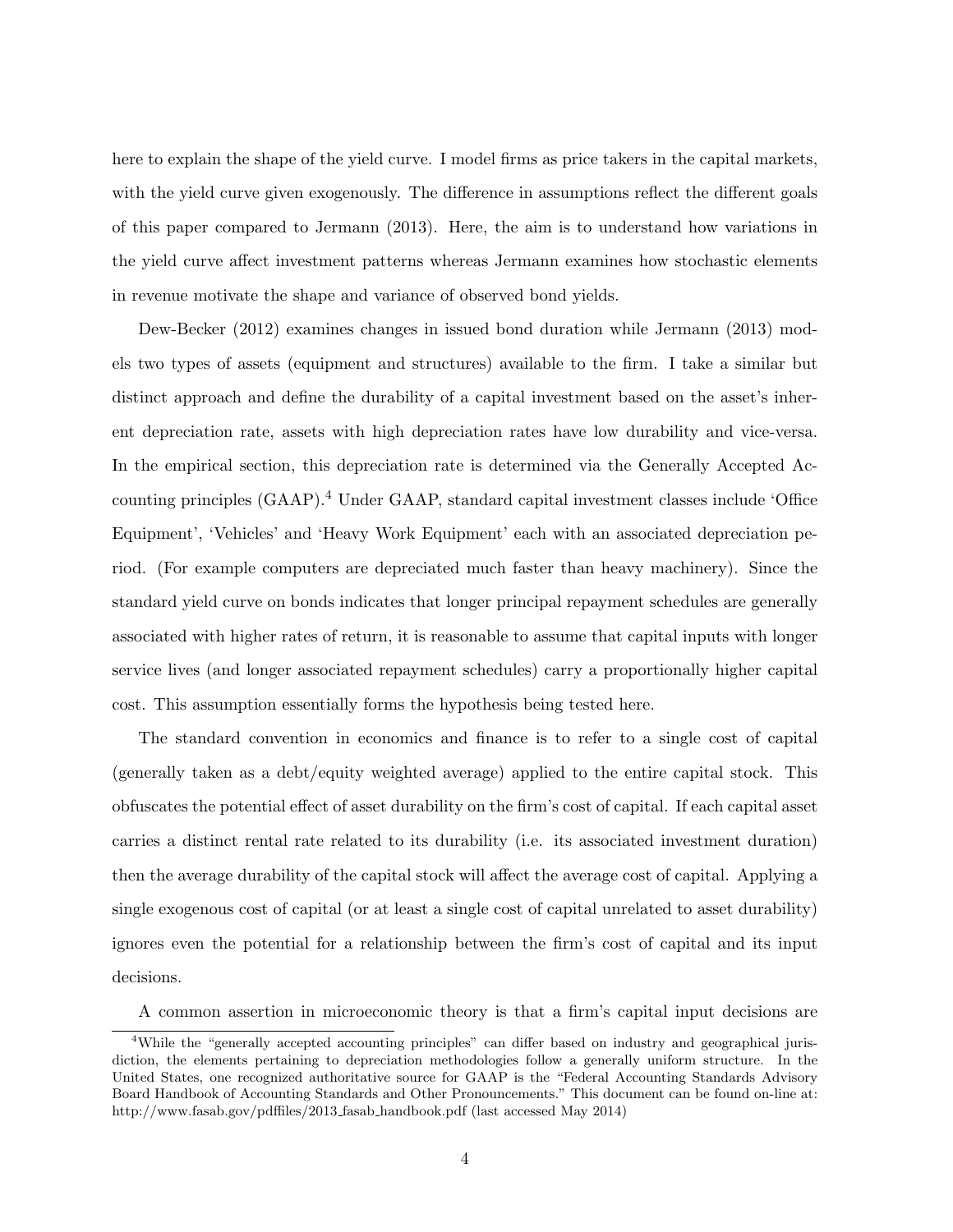based on shadow prices rather than incurred rental rates. (See, for example, Buranabunyut and Peoples 2012, p.186). Following this argument allows for an abstraction from the firm's financing decisions in assuming that the firm will internalize the required financial market return as a shadow cost of holding any specific capital input. The return, or price, actually paid to the firm's equity or debt holders is irrelevant. This assertion follows from the well known "Invariance Proposition" (Modigliani and Miller 1961). In broad terms, I appeal to the "Invariance Proposition" insofar as capital *financing* decisions are concerned. This appeal is based on the assertion that financing decisions do not change the underlying opportunity cost of capital or the revenue stream associated with a given set of capital inputs.

If the assertion that firms internalize the required financial market return is correct then changing the average durability of the firm's capital inputs will affect the present value of the firm's future profit stream. This effect is a result of any productivity implications and changes to the principal repayment schedule of the capital stock. Regardless of the duration of actual bonds issued by the firm and its choice of debt/equity ratio the causal channel will continue to operate.

This assertion does not invalidate the literature focused on debt/equity and bond-duration decisions. Rather it simply divorces the issue of physical asset duration decisions from the issue of financing decisions. There is still a substantial role for debt/equity and bond duration choices based on risk allocation between investors and firm agents. One leading theory here is the "maturity matching hypothesis" which posits that firms match the duration of their issued bonds with the expected economic life of their physical assets. While empirical support of this hypothesis is presented by Stohs and Mauer (1996), assuming that the firm can divorce physical asset duration decisions from financing decisions allows the analysis here to remain agnostic on the subject of maturity matching.

A further discussion of how bond durations choices can be thought of as a risk allocation mechanism can aid the understanding of the relationship between bond yields and asset duration. I turn to such a discussion presently.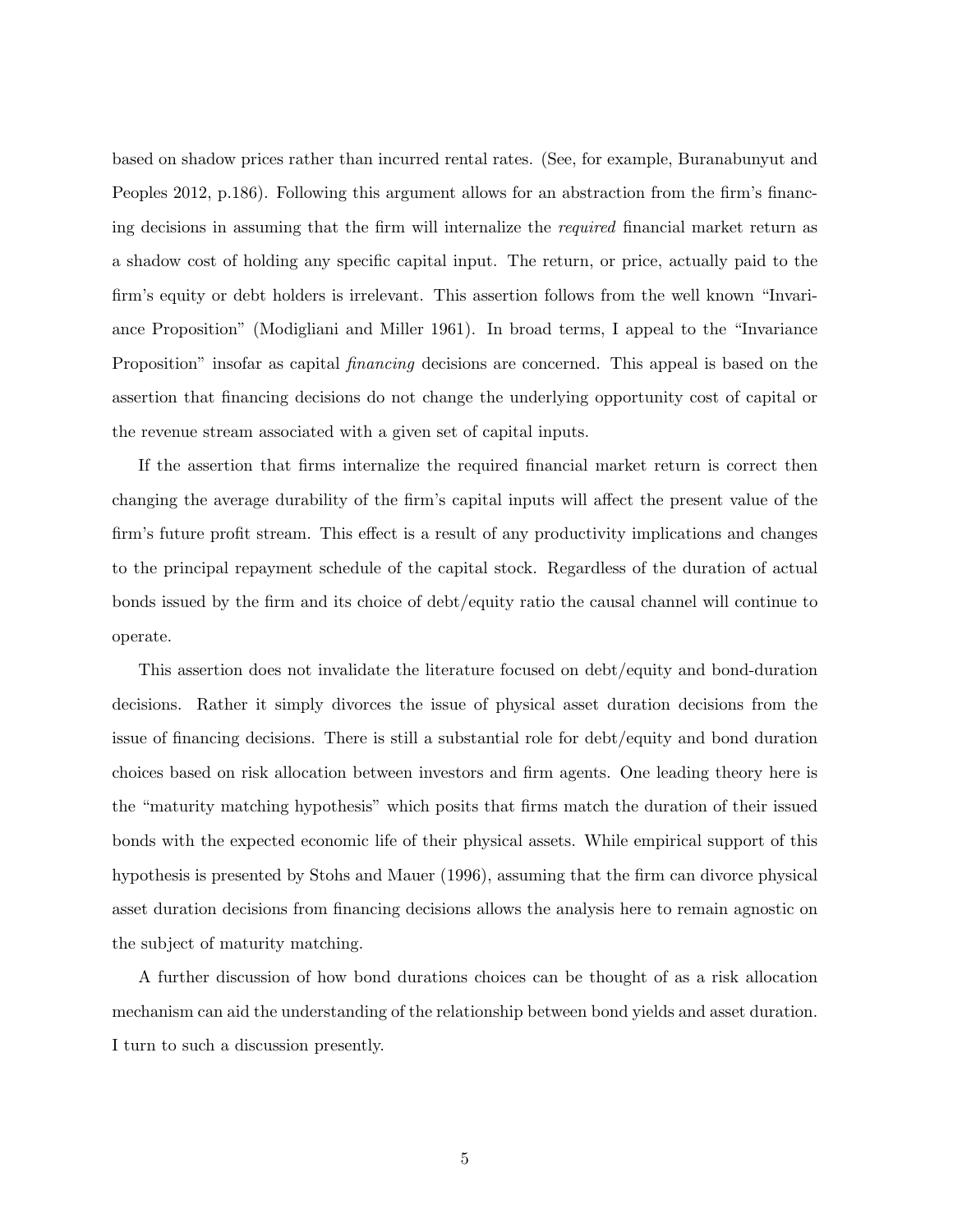#### 2. The bond duration decision as a risk allocation mechanism

The yield curve on corporate or government bonds generally displays an increasing concave relationship, with longer term bonds carrying higher associated yields. Conventional economics and finance models explain this positive correlation between duration and yield as a combination of inflation and interest rate expectations and an added "term premium" for longer term bonds. In the extant literature, the term premium is generally thought of as compensation for taking on the risk inherent in longer term investment. Since the nominal return on a long-term bond is uncertain, investors are assumed to require a term premium as compensation for taking on this added risk (as compared with simply rolling over investments in short term bonds). Given the increased risk for every year until a bond's maturity this risk increases with the duration of the bond, as does the required term premium compensation.

Figure 1 illustrates the average term-premiums for three durations of US government bonds over the period 1990-2014. From Figure 1 it is evident that there is significant variation in the term premiums through time. The figure indicates a steep yield curve in years 1992, 2003 and 2009 (term premiums are high and far apart), and a flat yield curve in years 2000, 2006 and 2012 (term premiums are low and close together).

Common definitions of term premium are generally mechanical in nature describing the process of calculating a term premium, rather than the underlying concept.<sup>5</sup> Borrowing language from expected utility literature, the term premium can essentially be defined as a "certainty equivalent" – the amount that must be paid to the investor to make him or her indifferent between taking the low-risk investment (continually rolling over short-term bonds) and the high-risk investment (purchasing the long-term bond).

Under this interpretation, the firm's residual claimant can allocate risk between herself and the debt-holders by choosing the duration of the bond. Full maturity matching (which imlies the bond duration is equal to the economic life of the firm's capital) allocates all of the inflation and interest rate uncertainty to the bond holders, which they accept in return for a high term

<sup>&</sup>lt;sup>5</sup>See Kim and Orphanides (2007) for a more complete description of the term premium and its common definitions.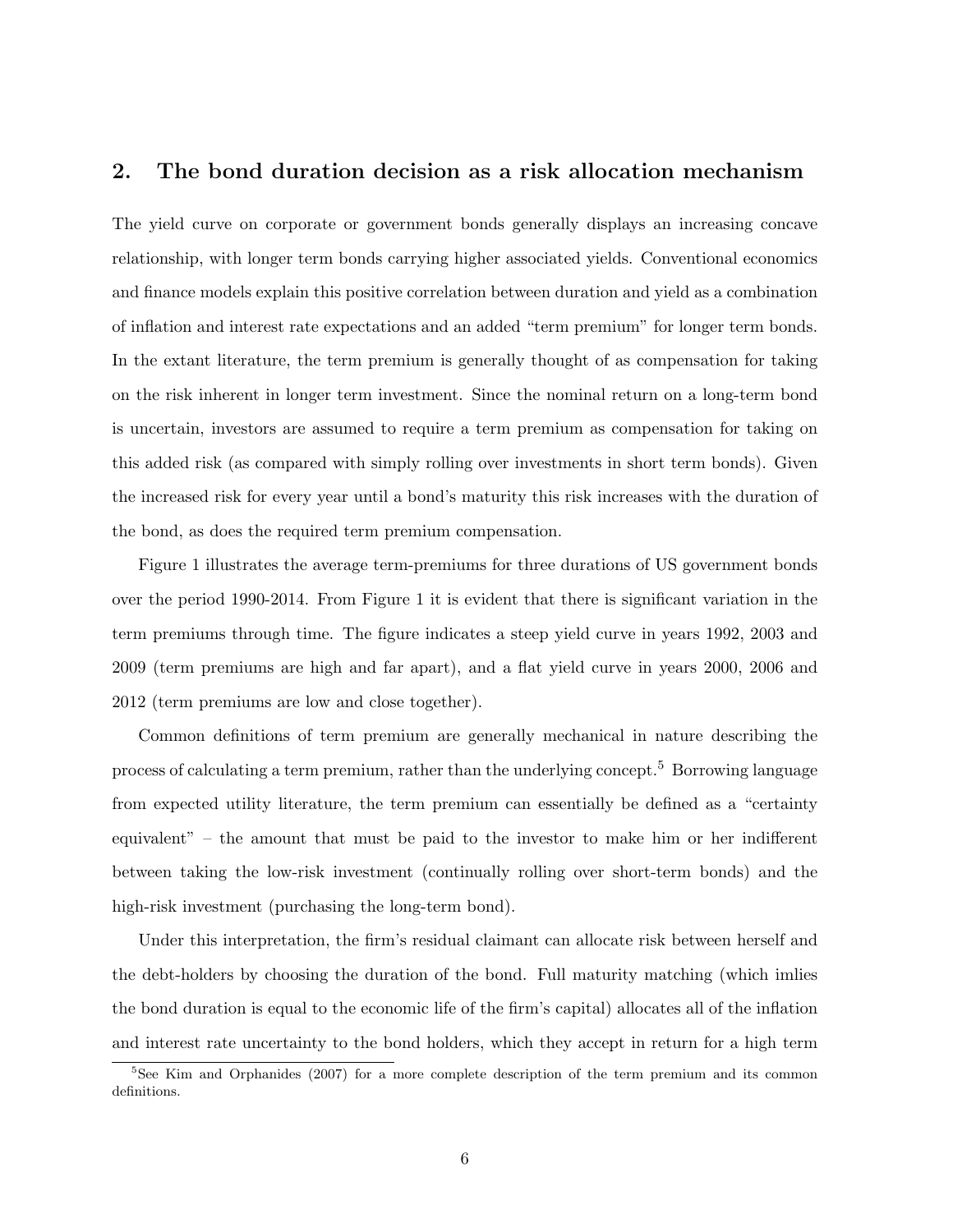

Figure 1: Simple Term premiums (US government Bonds 1990-2014)

The Simple Term premiums are calculated by subtracting the one-year bond yield from longer term (five, ten and 30 year) bond yields.

premium. A shorter bond yield reduces (or eliminates) the costly term premium, but shifts the risk back to the residual claimant.

Thus the term premium, acting as a certainty equivalent, represents the additional opportunity cost of holding long lived capital regardless of how it is financed. Whether or not the risk is actually shifted to bond holders is irrelevant. The inflation and interest rate uncertainty exists, and must be incurred either by the residual claimant or the firm's bond holders.<sup>6</sup>

In the next section I present a dynamic profit maximization model incorporating heterogeneous capital with distinct depreciation rates and additive term premiums. The equilibrium conditions for the model predict a negative relationship between investment in a specific capital

<sup>&</sup>lt;sup>6</sup>The comparison is similar to the rent or own example common in most if not all undergraduate microeconomics textbooks. ie- If the firm rents its capital it pays an explicit cost, however; if the firm purchases capital, it still incurs an equivalent opportunity cost to use its own capital.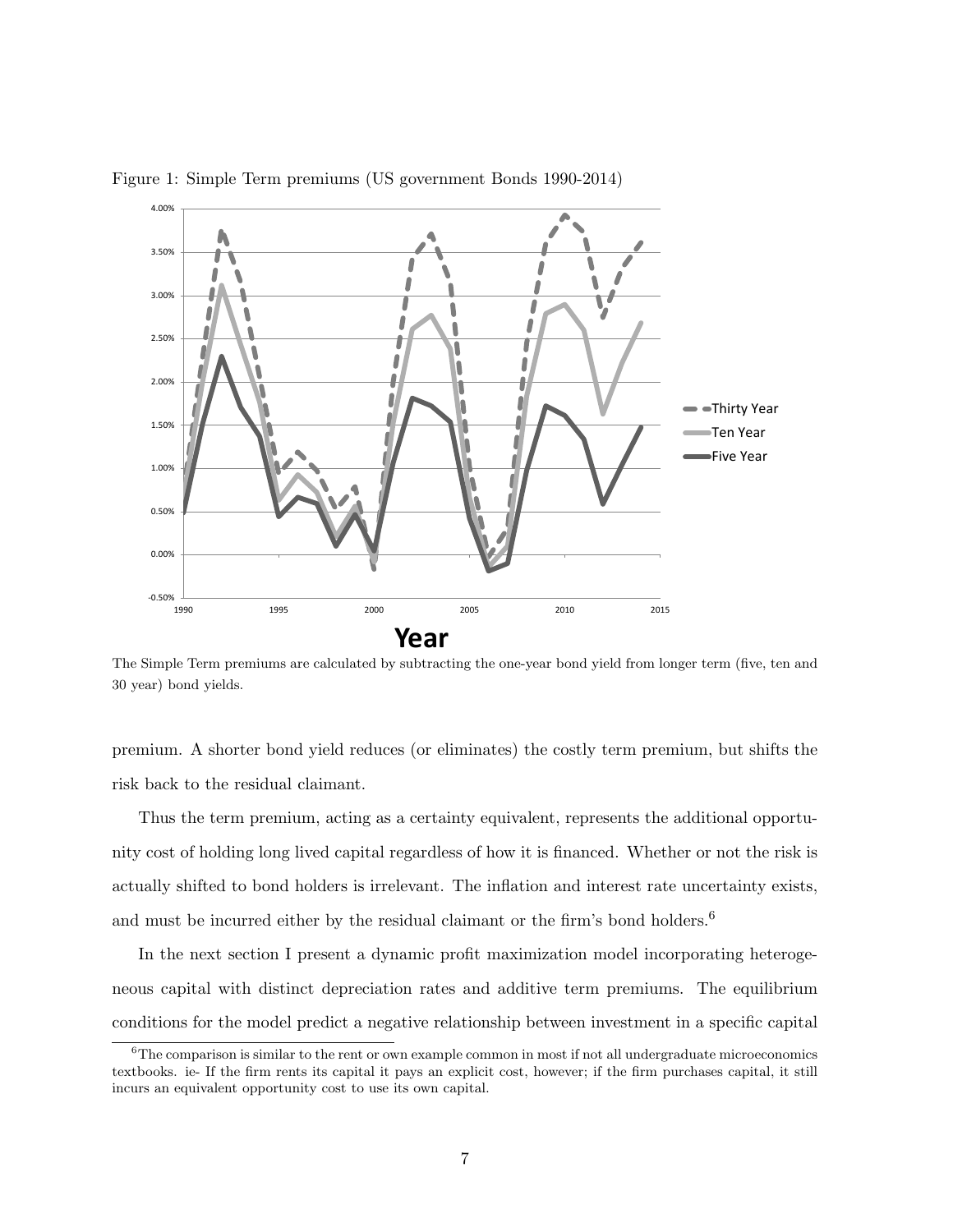durability class and the term premium on debt with a matching maturity.

#### 3. A Simple Model

Depreciation is an inter-temporal concept, and so the firm's maximization program is modeled here with a time dimension (specifically, using a continuous-time "Hamiltonian" formulation).<sup>7</sup> In this simple model the firm employs a set of capital inputs  $(k_i)$  where  $i \in N$  is an index of the degree of durability and associated economic life. The production function is denoted as  $Q(K)$ where  $K$  is the full set of capital inputs. Production is assumed to exhibit strictly positive but diminishing marginal product for each capital input  $\left(\frac{\partial Q}{\partial k}\right)$  $\frac{\partial Q}{\partial k_i} > 0$ ,  $\frac{\partial^2 Q}{\partial k_i^2}$  $\frac{\partial^2 Q}{\partial k_i^2} < 0 \quad \forall i \in N$  and a nonnegative degree of substitutability between assets of different durabilities  $\left(\begin{array}{c} \frac{\partial^2 Q}{\partial k \cdot \partial k} \end{array}\right)$  $\frac{\partial^2 Q}{\partial k_i \partial k_j} \geq 0 \,\forall i \neq j$ . Total revenue  $(R)$  is assumed to be a continuous differentiable function of output  $(R(Q))$ .

The model employs a very simple definition of the term premium as the difference between a specific term bond yield (eg. five or ten years) and the one-year bond yield. The standard oneyear bond yield will be denoted as  $r_f$  and treated as a base cost of capital. The term premium for a bond of duration i is denoted as  $r_i$  and is treated as an additional cost of capital (above the base cost of capital) for a capital asset with a duration given by i. The total opportunity cost of capital for each capital input  $i \in N$  is then the sum of i) the asset-specific term premium  $(r_i)$ ; ii) the asset-specific depreciation expense  $(\delta_i)$ ; and iii) the standard single period base cost of capital $(r_f)$ .<sup>8</sup>

Substituting the production function into the total revenue function and subtracting the

$$
\frac{d[Capital \; Cost]}{dk_{j,t}} = r_a + \frac{\partial r_a}{\partial k_{j,t}} \cdot \sum_{i \in N} (k_{i,t}) = r_a + (r_i + r_f - r_a) = r_i + r_f
$$

<sup>&</sup>lt;sup>7</sup>The dynamic formulation here is primarily cosmetic. A static formulation leads to equivalent equilibrium conditions. See footnote 10.

<sup>&</sup>lt;sup>8</sup>The standard convention in economics and finance is to refer to a single average cost of capital. To reconcile the above model with this convention consider that the total capital cost can be given as: Capital Cost  $=$  $r_a \cdot (K_{H,t} + K_{L,t})$  where the new variable  $r_a$  is the commonly referenced weighted average cost of capital and takes the form  $r_a = \sum$ i∈N  $[(r_i + r_f) \cdot k_{i,t}]/\sum$ i∈N  $(k_{i,t})$ . The per unit change in total capital cost for a change in investment in an asset with a specific durability indicated  $k_j$  can then be calculated as the sum of a conventional direct (marginal) effect equal to  $r_a$  and a heretofore generally unrecognized indirect (infra-marginal) effect equal

to  $(r_i + r_f - r_a)$ :  $\frac{d\left[Capital\;Cost\right]}{n} = r_a +$ ∂r<sup>a</sup>  $\sum$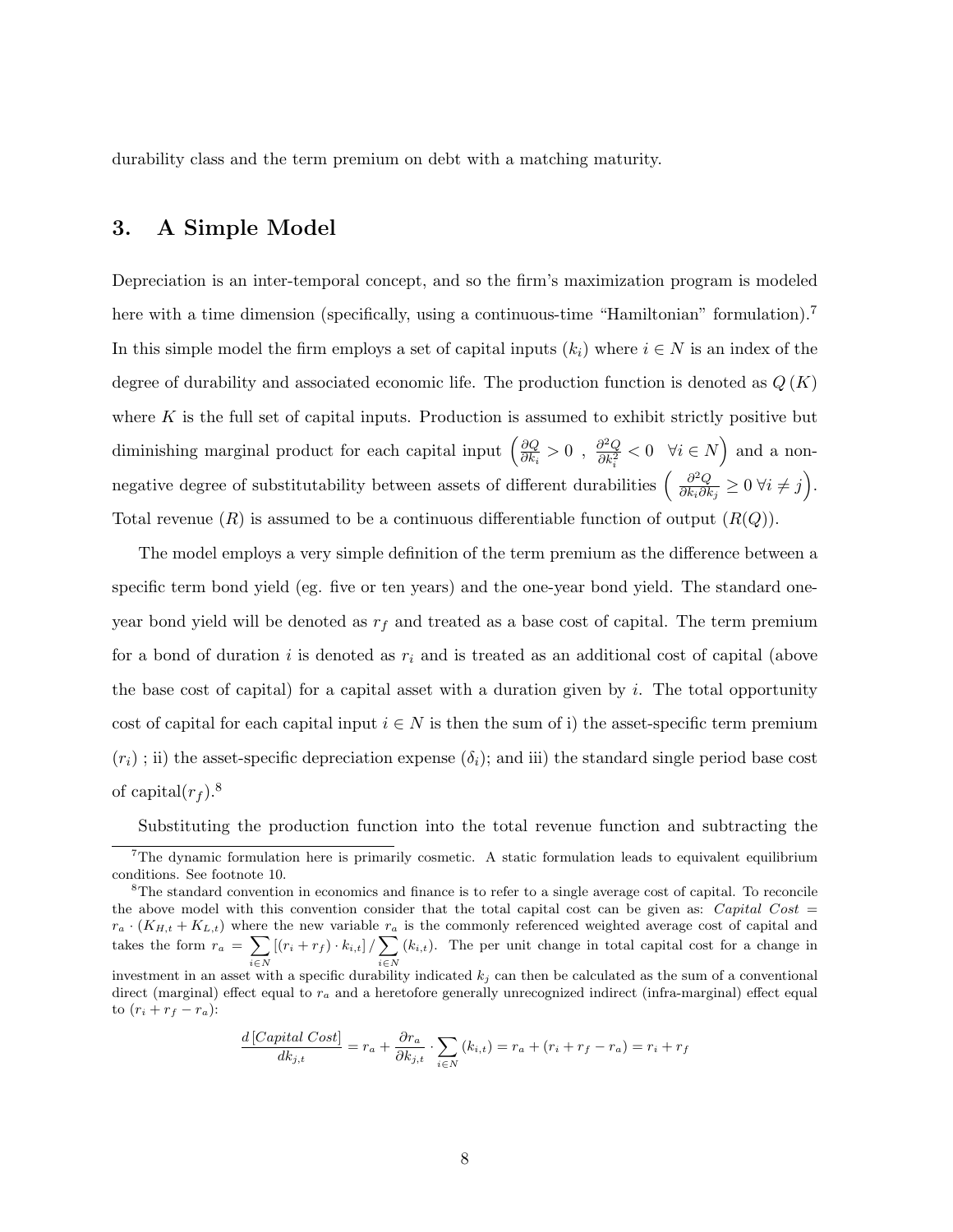total opportunity cost of capital, the firm's profits in any period can be given as: $9$ 

$$
\pi = R\left(Q\left(K\right)\right) - \sum_{i \in N} \left[ \left(r_i + r_f + \delta_i\right) \cdot k_{i,t} \right] \tag{1}
$$

Construction of the dynamic model requires equations of motion for each capital input. The equations of motion are specified here in continuous time:

$$
\dot{k}_{i,t} = I_{i,t} - \delta_i \cdot k_{i,t} \quad \forall i \in N \tag{2}
$$

where  $I_{i,t}$  are units of new capital investment in class i by the firm. (A dot above a variable indicates a time derivative.) The firm's problem is then to maximize equation (1) subject to equations (2). The current value Hamiltonian representing this maximization program (in continuous time) is:

$$
H = R(Q(K)) - \sum_{i \in N} [(r_i + r_f + \delta_i) \cdot k_{i,t}] + \sum_{i \in N} q_{i,t} (I_{i,t} - \delta_i \cdot K_{i,t})
$$
(3)

where  $q_{i,t}$  are the costate variables for capital inputs  $i \in N$ .

The corresponding first order conditions are:

$$
q_{i,t} = 0 \,\forall i \in N \tag{4}
$$

which require that the co-state variables representing shadow values on capital inputs are equal to zero. The interpretation is that equilibrium investment exhausts any marginal net benefit of capital in the future income stream.

Imposing a steady state condition (i.e:  $\dot{q}_i = 0 \ \forall i \in N$ ) the maximum principle conditions

<sup>&</sup>lt;sup>9</sup>While the distinction is not critically important in this discussion, if the firm owns the capital assets, then equation (1) would more accurately be interpreted as a flow of "firm value" rather than profits, whereas if the firm is renting all capital the equation implies that the owner requires a debt service payment  $(r_i)$  as well as compensation for lost value on the asset  $(\delta_i)$ .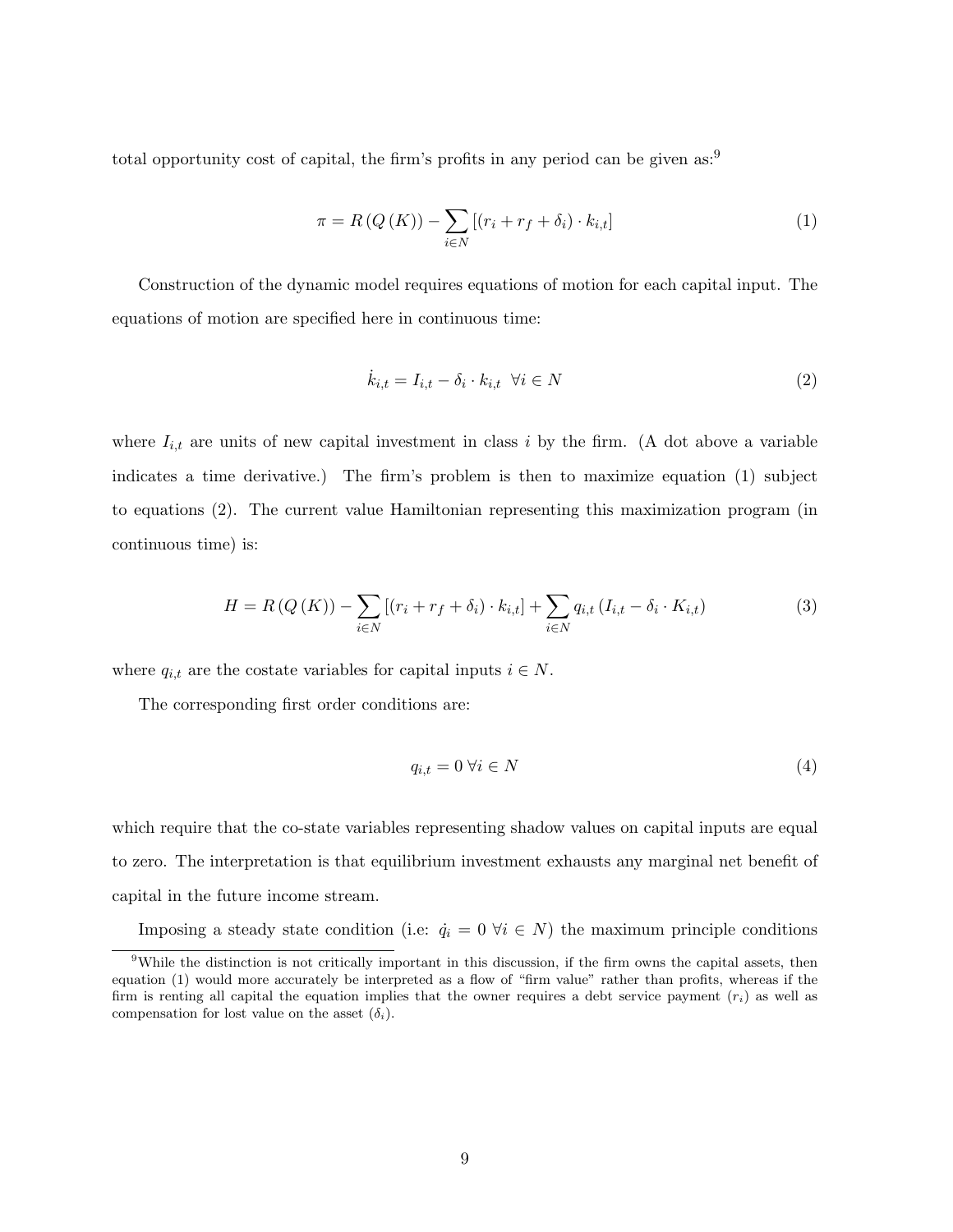can be written as:

$$
\left(\frac{\partial R}{\partial Q}\right) \cdot \left(\frac{\partial Q}{\partial k_i}\right) - (r_i + r_f + \delta_{i,t}) = (r_{f,t} + \delta_i) \cdot q_{i,t} \ \forall i \in N
$$
\n<sup>(5)</sup>

Combining equations (4) and (5) gives the following set of first order conditions:  $10$ 

$$
\left(\frac{\partial Q}{\partial k_i}\right) = \frac{(r_i + \delta_i)}{\left(\frac{\partial R}{\partial Q}\right)} \quad \forall i \in N
$$
\n<sup>(6)</sup>

From equation (6), the partial derivative for the own price effect of a change in  $r_i$  is:

$$
\frac{\partial k_i}{\partial r_i} = \left(\frac{\partial R}{\partial Q}\frac{\partial^2 Q}{\partial k_i^2}\right)^{-1} < 0 \quad \forall i \in N \tag{7}
$$

which indicates that the desired stock of capital in class  $i$  is inversely related to the term premium  $r_i$ .

Again from equation (6), the cross-price effect of a change in  $r_i$  is:

$$
\frac{\partial k_j}{\partial r_i} = -\left(\frac{\partial^2 Q}{\partial k_i \partial k_j}\right) \left(\frac{\partial^2 Q}{\partial k_j^2}\right)^{-1} \left(\frac{\partial R}{\partial Q} \frac{\partial^2 Q}{\partial k_i^2}\right)^{-1} \le 0 \quad \forall i \in N
$$
\n(8)

Taken together, equations (7) and (8) indicate that an increase in any specific asset term premiums (any  $r_i$ ) will have a negative effect on the the desired stock of capital with durability i and a negative or null effect on the the desired stock of all other capital with durability  $j \neq i$ . These implications are not surprising but serve to give some structure to the discussion above. To draw a conclusion from this exercise, empirical validation of the relationship is required. In the following section I develop an estimation equation with the express purpose of generating coefficient estimates to test the validity of the modeled relationship.

 $10$  This equilibrium condition is consistent with a static formulation absent a time dimension. Ignoring the investment and depreciation dynamics and directly maximizing equation (1) with respect to each capital input  $k_i$ produces a first order condition equivalent to the dynamic equilibrium condition given by equation (6).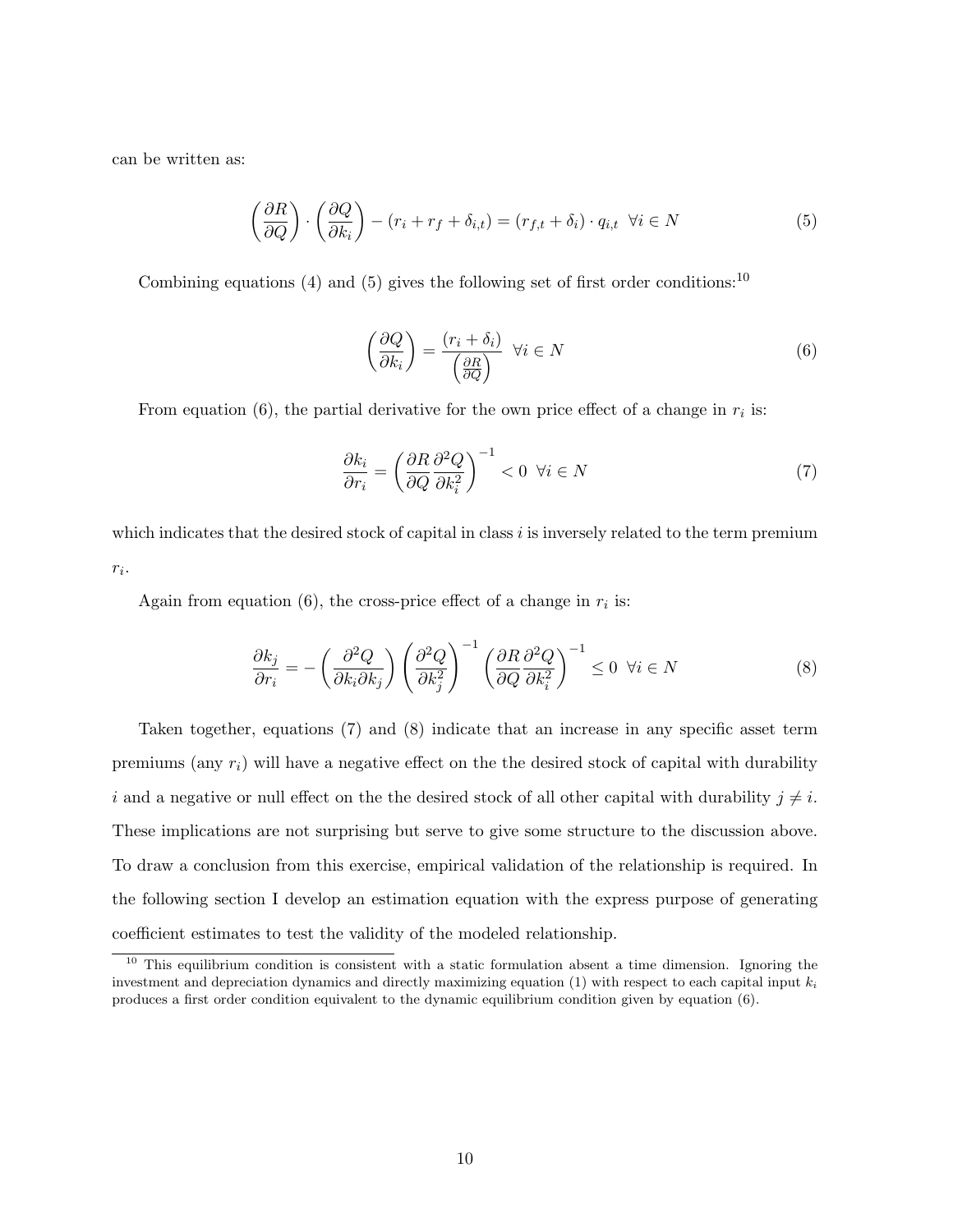#### 4. Estimation Equation

The Compustat database includes the aggregate value of the firm's capital stock as well as the firm's annual depreciation expense. While this data does not present enough information to examine the total composition of the firm's capital stock it does allow for a summary measure of the average durability of a firm's assets. Abstracting to the simplest possible definition of capital composition, wherein capital is either high or low durability (such that  $N \equiv \{H, L\}$ ), a firm's composite depreciation rate can be defined as:

$$
\delta_c = \frac{\delta_L k_L + \delta_H k_H}{k_L + k_H} \tag{9}
$$

Restating the identity for composite depreciation in terms of the proportion of low and high durability capital it becomes:

$$
\delta_c = \frac{\delta_L k_L + \delta_H k_H}{k_L + k_H} = \delta_L \alpha + \delta_H (1 - \alpha) = \delta_H + (\delta_L - \delta_H) \alpha \tag{10}
$$

where  $\alpha$  is the proportion of low durability capital and  $(1 - \alpha)$  the proportion of high durability capital.

With only two inputs the own-price effect (of a change in  $r_i$  on  $k_i$ ) given by equation (7) is larger than the cross-price effect (of a change in  $r_i$  on  $k_j$ ) given by equation (8). That is,  $\begin{array}{c} \begin{array}{c} \begin{array}{c} \end{array} \\ \begin{array}{c} \end{array} \end{array} \end{array}$  $\partial k_i$  $\overline{\partial r_i}$  $\vert$  >  $\vert$  $\partial k_j$  $\overline{\partial r_i}$ which implies that as the term premium on high durability capital  $(r_H)$  increases the firm will shift towards low durability capital (all else being equal) and vice versa. The proof of this relationship is omitted, but directly follows from the assumption that  $\frac{\partial^2 Q}{\partial k^2}$  $\frac{\partial^2 Q}{\partial k_i^2}$  < 0 and  $\partial^2 Q$  $\frac{\partial^2 Q}{\partial k_i \partial k_j} \geq 0.$ 

Given the direction of this relationship,  $\alpha$  can be approximated by the linear equation:  $\alpha = \alpha_0 + \alpha_L r_L + \alpha_H r_H$ , where we expect  $\alpha_L < 0$  and  $\alpha_H > 0$ .<sup>11</sup> Using this approximation,

<sup>&</sup>lt;sup>11</sup>See appendix A for a discussion of issues related to the potential nonlinearity of the relationship between  $\alpha$ and the term premiums measures  $r<sub>L</sub>$  and  $r<sub>H</sub>$ .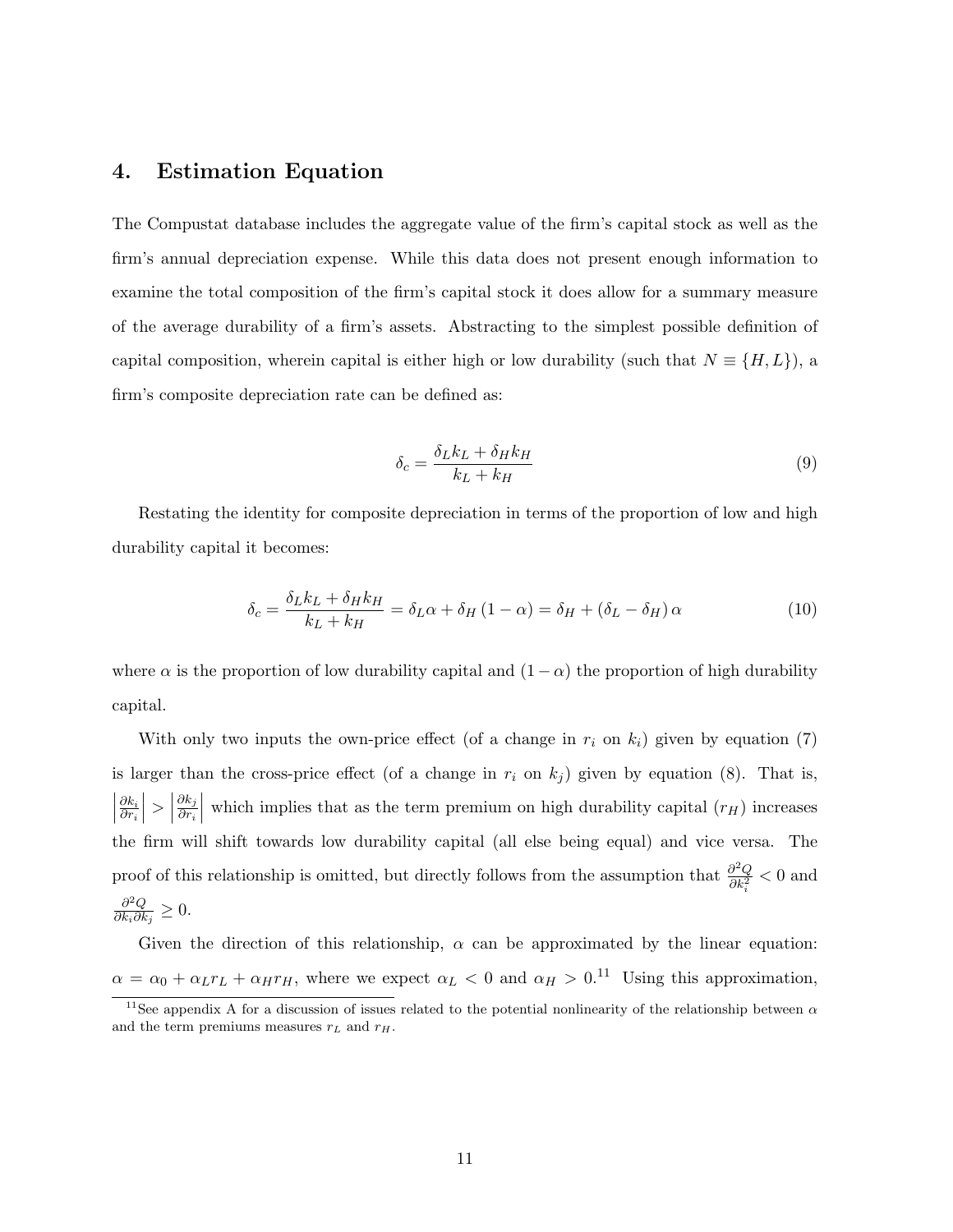equation (10) is re-written as:

$$
\delta_c = (\delta_H + \alpha_0) + (\delta_L - \delta_H) \alpha_L r_L + (\delta_L - \delta_H) \alpha_H r_H \tag{11}
$$

Equation (11) establishes a testable hypothesis regarding the relationship between the relative costs of low  $(r_L)$  and high  $(r_H)$  durability capital and an observable indicator of the average durability of a firm's capital inputs  $(\delta_c)$ . If the theory outlined above is correct, econometric estimates of the parameters  $\alpha_L$  and  $\alpha_H$  should be signed as negative and positive respectively.

The base linear estimation equation used in the regression analysis and resulting hypothesis test takes the form:

$$
(\delta_c)_{\rho,t} = \beta_L \cdot r_{L,t} + \beta_H \cdot r_{H,t} + \beta_\delta (\delta_c)_{\rho,t-1} + \beta_c \left(\frac{I_{\rho,t-1}}{K_{\rho,t-1}}\right) + \gamma_\rho + \epsilon_{\rho,t}
$$
(12)

where firms are indexed by subscript  $\rho$  and the time period is indexed by subscript t. As above  $r<sub>L</sub>$  and  $r<sub>H</sub>$  are short and long bond term premiums (i.e., using the ten and five year bond yields,  $r_H = r_{10} - r_1$  and  $r_L = r_5 - r_1$ ). The ratio  $\frac{I_{\rho,t-1}}{K_{\rho,t-1}}$  is the firm's total new investment expenditure as a proportion of existing capital. Finally,  $\gamma_{\rho}$  is an idiosyncratic error (independent of time and possibly correlated with the explanatory variables) and  $\epsilon_{\rho,t}$  is the standard observationspecific error. In comparing equation (11) with equation (12) note that  $\beta_L = (\delta_L - \delta_H) \alpha_L$  and  $\beta_H = (\delta_L - \delta_H) \alpha_H$ . Since  $\delta_L > \delta_H$  (low durability assets have a high depreciation rate and vice-versa) the sign predictions for  $\beta_L$  and  $\beta_H$  are the same as those for  $\alpha_L$  and  $\alpha_H$ .

In this regression analysis the composite depreciation rate  $\delta_c$  (a measure of the firm's average capital input durability) is the dependent variable. As foreshadowed above,  $\delta_c$  is constructed as a simple ratio of a firm's observed depreciation over its total capital stock.

A prominent issue in moving from the theoretical model to the empirical estimation concerns the model's potentially unrealistic steady state assumption. The assumption is useful in presenting a simplified motivational model but is almost certainly violated empirically. To address this issue I include a lagged dependent variable in equation (12) as well as the investment rate measure  $(I_{\rho,t-1}/K_{\rho,t-1})$ . These regressors are included to account for potential adjustment costs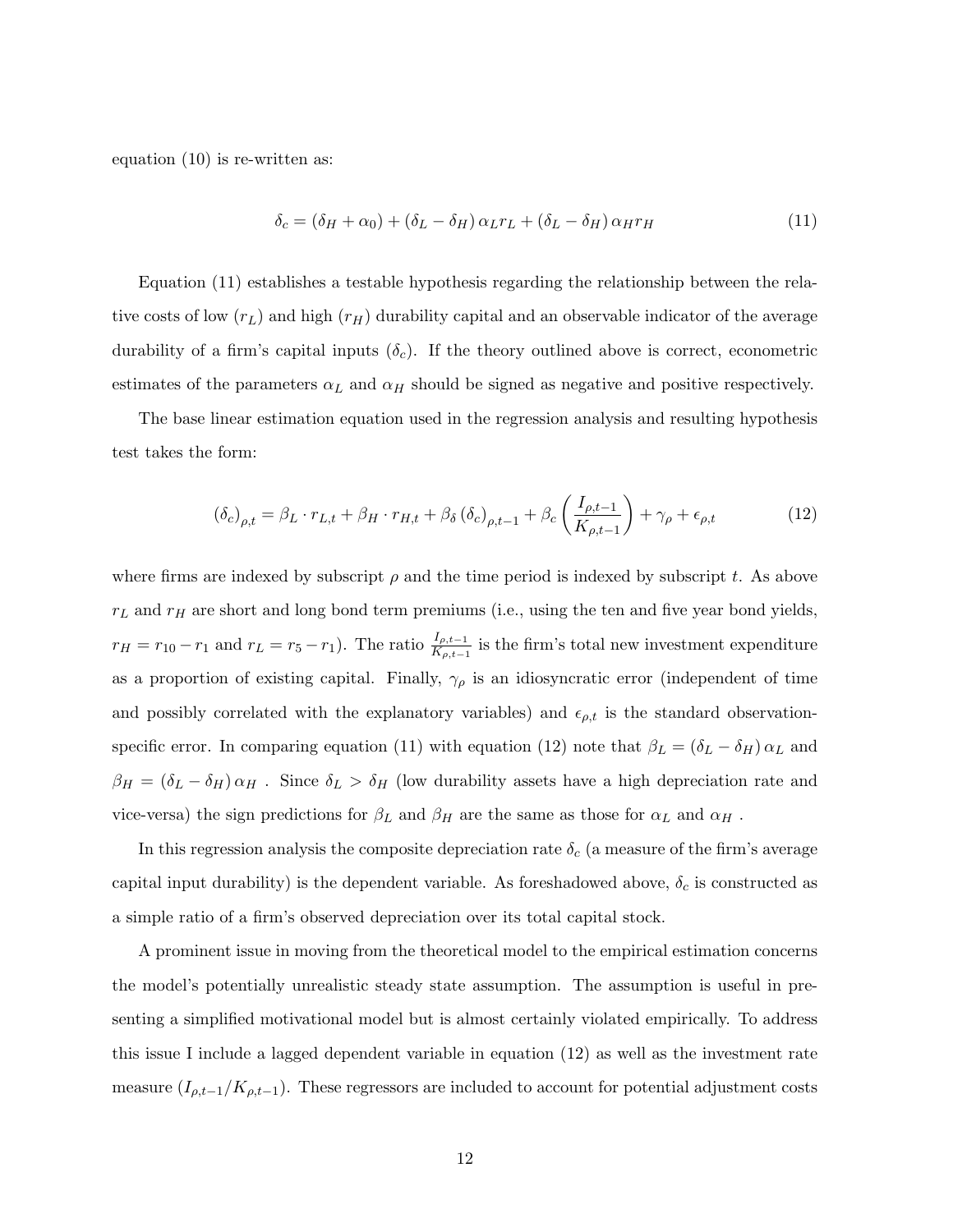and potential deviations or shifts in depreciation methodology not directly accounted for in the full adjustment, declining balance methodology used as an abstraction in the above model.<sup>12</sup>

The inclusion of a lagged dependent variable, as well as the underlying dynamic nature of the firms' financial data, preclude the application of standard least squares methods. Regardless of the inclusion of the lagged dependent variable the observation-specific error term  $(\epsilon_{i,t})$  is almost certainly serially correlated. Left uncorrected this issue has the potential to bias the standard errors generated (since the model will ascribe too much explanatory power to the regressors). In addition to the bias introduced by autocorrelation in the panel model, any standard least squares estimation of equation (12) will also fail produce a consistent estimator (the distribution of the estimates will not concentrate as the sample size grows). This inconsistency occurs since the estimation equation includes both a lagged dependent variable and panel fixed effects which are potentially endogenous. Additionally, even though it is predetermined with respect to the depreciation rate measure, the investment rate measure employed as an explanatory variable is not likely to be strictly exogenous since investment is largely driven by the replacement of depreciated assets. This introduces another potential bias to standard least squares estimates.

To produce a consistent and unbiased estimation I employ a system "generalized method of moments" (GMM) estimator. This is a dynamic instrumental variable methodology based on the Arellano Bond (1991)/Arellano Bover (1995) style. System GMM addresses both the inconsistency and bias issues by applying instrumentation techniques (using additional lagged variables as instruments) to purge the endogenous effects from the lagged dependent variable and other explanatory variables which are not strictly exogenous. I conduct this estimation following the pedagogical approach outlined by Roodman (2009).

<sup>&</sup>lt;sup>12</sup>Under a straight-line depreciation methodology (rather than the declining balance methodology presented in the simple model) aggregate investment, even if it is distributed in the same composition as the existing capital stock, will lead to a reduction in the measure  $\delta_c$ . Since the primary concern of this investigation is how the shape of the yield curve effects the composition of investment, and not the aggregate size of that investment I include the investment rate measure as an explanatory variable.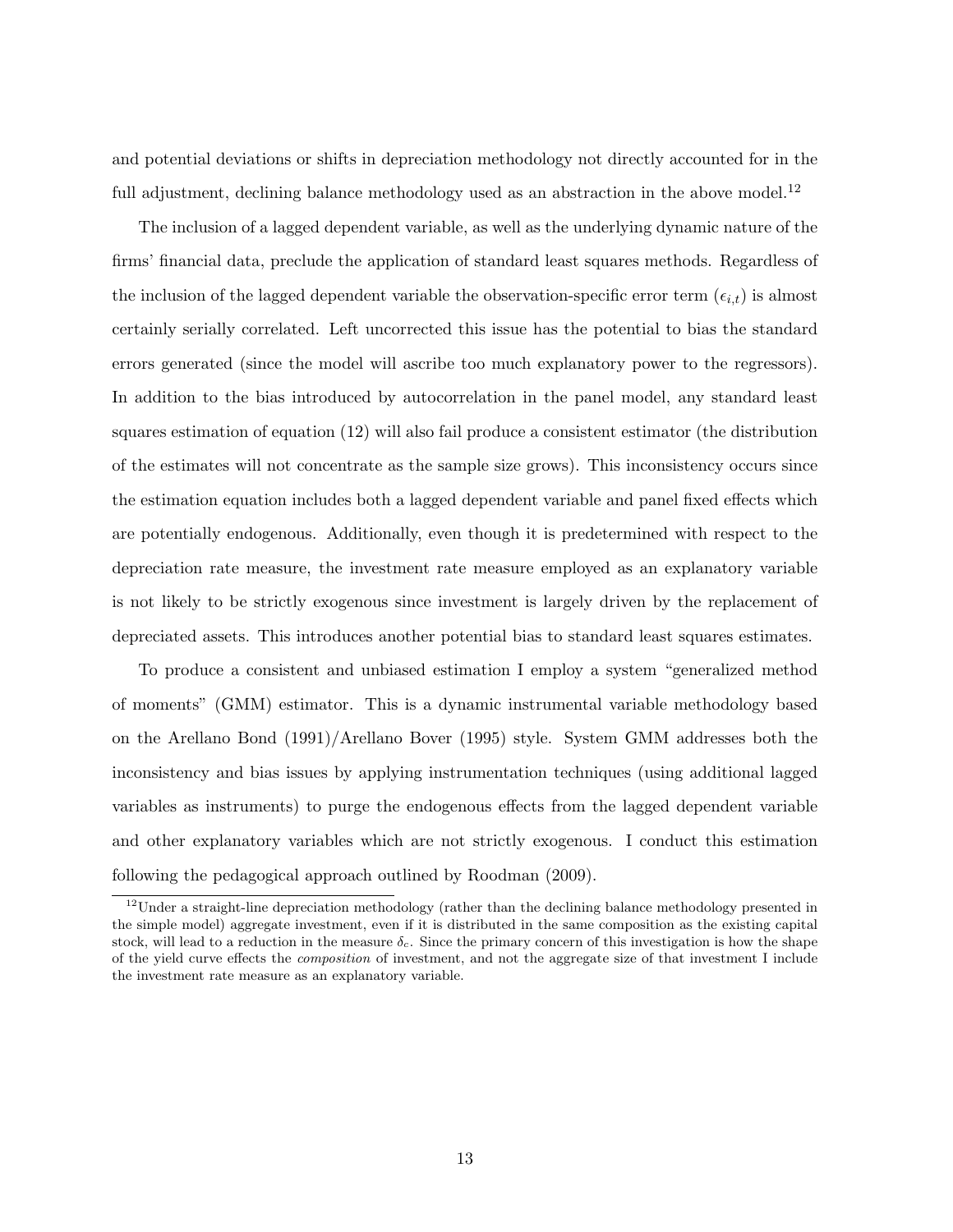#### 5. Estimation Results

Table 1 presents system GMM-based estimation results using data from the Compustat database augmented with U.S. treasury data on government bond yields from 1990 to the present (averaged over the calendar year). Additional information and summary statistics for both the yield curve and Compustat data are presented in appendix B.

The term premiums are treated as strictly exogenous and used as standard instruments under the system GMM methodology. The investment rate is used as a "GMM-style" instrument in the estimation equation along with the lagged dependent variable, as these variables are predetermined but potentially not strictly exogenous following the description in Holtz-Eakin et. al.(1988) and Arellano and Bond (1991).

|                         | (1)                      | $\left( 2\right)$                    | $\left( 3\right)$        |
|-------------------------|--------------------------|--------------------------------------|--------------------------|
| $r_5$                   | $-4.3151***$             |                                      | $-2.3910***$             |
|                         | (0.3298)                 |                                      | (0.1905)                 |
| $r_{10}$                | (0.2236)                 | $2.6461***$ $-2.3180***$<br>(0.2575) |                          |
| $r_{30}$                |                          | $1.6606***$<br>(0.2042)              | $1.0751***$<br>(0.1024)  |
| $\delta_{\rho,t-1}$     | $0.7872***$<br>(0.0099)  | $0.7929***$<br>(0.0098)              | $0.7891***$<br>(0.0099)  |
| $I_{o.t-1}/K_{o.t-1}$   | $-0.1250***$<br>(0.0094) | $-0.1439***$<br>(0.0093)             | $-0.1322***$<br>(0.0093) |
| Pseudo R-Squared        | 0.823                    | 0.825                                | 0.823                    |
| ar1 p-value             | $\Omega$                 | $\theta$                             | $\Omega$                 |
| $ar2$ p-value           | $1.05e-06$               | $1.55e-06$                           | $1.26e-06$               |
| ar <sub>3</sub> p-value | 0.793                    | 0.852                                | 0.812                    |
| hansen p-value          | 0                        | 0                                    | 0                        |
| instrument count        | 502                      | 502                                  | 502                      |

Table 1: Government Bond Term premiums Effect on Depreciation Rate

166671 Observations and 20970 Firms.

Robust standard errors in brackets: \*\*\* p<0.01; \*\* p<0.05; \* p<0.1

Pseudo R-Squared is the Square of the Pearson Correlation Coefficient

Table 1 presents three sets of estimation results for three distinct measures of low durability (short duration) and high durability (long duration) term premiums, all based on the same reduced form equation (12). The results support the hypothesis described. The negative coeffi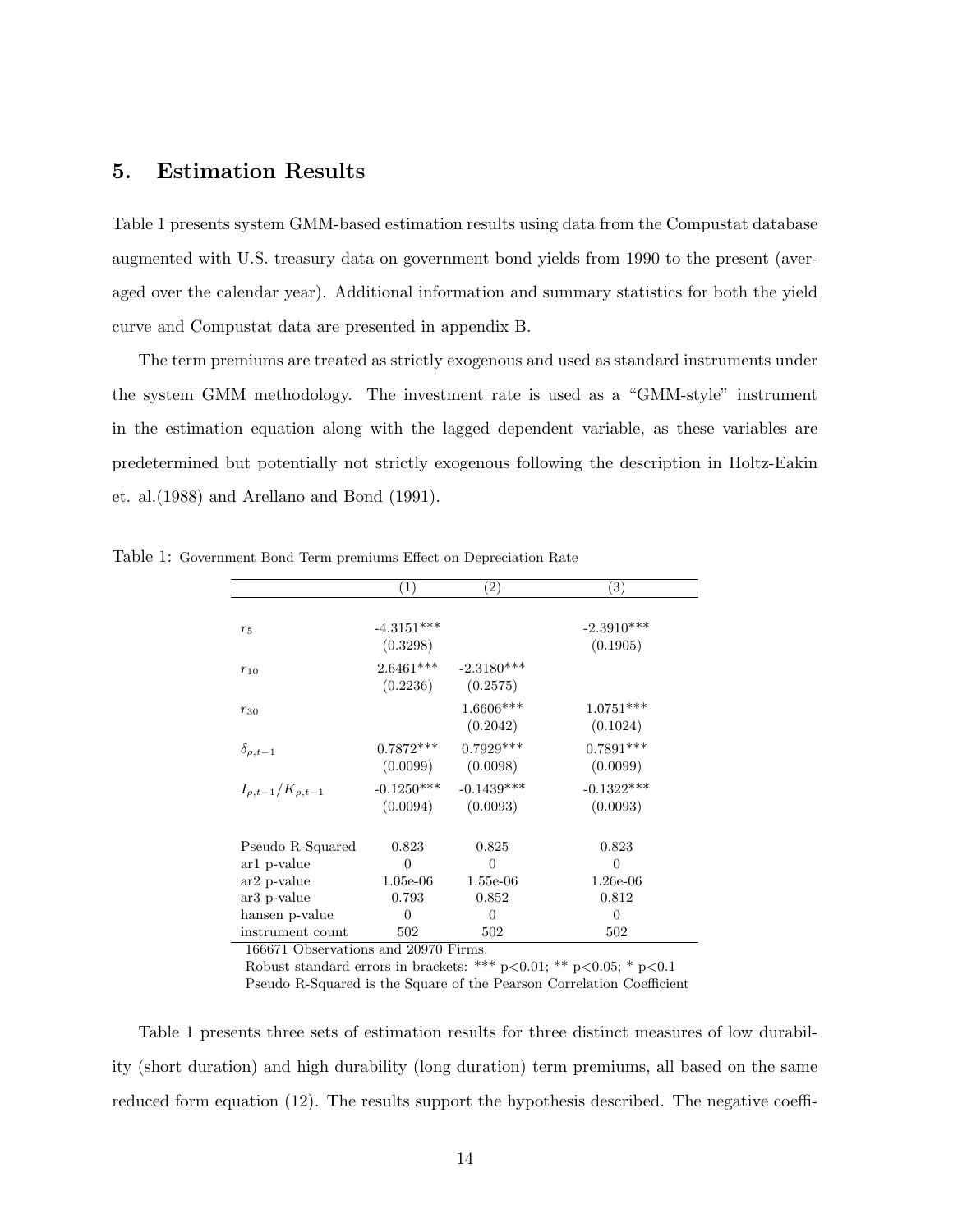cient estimate for the effect of the shorter term premiums in each pair indicates that an increase in the term premium on shorter term debt (holding all else constant) will lead to a reduction in the firm's composite depreciation rate – indicating a shift to higher durability (longer term) assets. Likewise, the positive coefficient estimate on the longer term premiums in each pair indicates that an increase in the term premium on longer term debt (holding all else constant) will lead to an increase in the firm's composite depreciation rate.

Different measures of term premiums are used in the varying estimation results to account for the fact that references to "high" and "low" durability capital (and the associated term premiums) represent a potentially significant abstraction from reality. By estimating the model using a variety of term premiums I show that the result is robust to a general case of a short and long duration term premium regardless of the specific measures used.<sup>13</sup>

The results based on the five year and ten year term premiums (column 1) indicate that a  $1\%$ increase in the five year term premium (i.e.- from  $1\%$  to  $2\%$ ) leads to a 4.3% average reduction in firms' composite depreciation rate (i.e.- from 23% to 19%). The results also indicate that a 1% increase in the ten year term premium leads to a 2.6% average increase in firms' composite depreciation rate. Columns two and three of Table 1 show the pattern is consistent for different measures of long and short duration term premiums.

Table 6 in the appendix presents an additional six sets of estimates (nine in total), all based on equation (12). A set of results is presented for i) each of the three distinct measures of low durability (short duration) and high durability (long duration) term premiums and ii) three distinct structures of the instrument set. Model estimates for the different instrument set structures are included to acknowledge potential invalidity of the full instrument set. Roodman (2006, 2009), cautions that proliferation in the number of included instruments can over-fit the endogenous variables, failing to correct the problem for which their use is intended. This is especially likely in longer panels as the total instrument count rises with the time dimension. The estimated pattern is consistent across the full and limited instrument sets indicating that

<sup>13</sup>Two additional sets of estimates (not reported here) use other bond yield data and also provide consistent results. These estimates use i) corporate bond yield averages from the Federal Reserve Economic Data service (http://research.stlouisfed.org/fred2/) and ii) fitted government bond yields going back to 1961 provided by Gurkaynak et. al. (2007). These results are available upon request.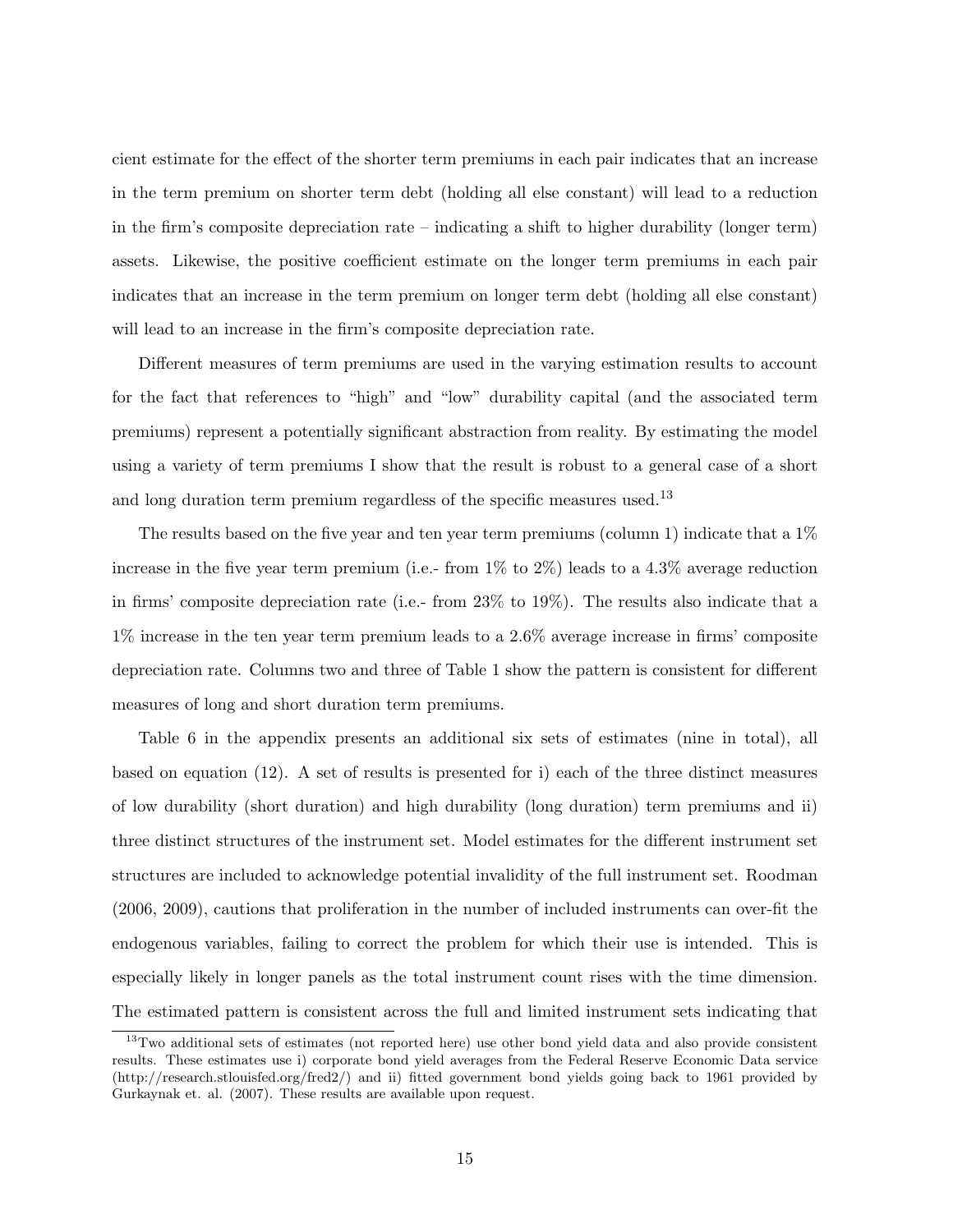proliferation is not a significant issue in this case.<sup>14</sup>

Both the summary results (Table 1) and full results in the appendix (Table 6) provide pvalues for the Arellano-Bond test for autocorrelation in the first differences of the idiosyncratic error term. The positive test for AR(2) indicates that the level values of the error term  $(\epsilon_{\rho,t})$ are endogenous to their lagged values  $(\epsilon_{p,t-1})$ .<sup>15</sup> This indicates that either the lagged dependent variable  $(\delta_{\rho,t-1})$  or the investment rate  $(I_{\rho,t-1}/K_{\rho,t-1})$  are endogenous to the lagged error  $(\epsilon_{\rho,t-1})$ . This outcome is expected since investment is likely driven in large part by depreciation. To account for this potential invalidity of instruments, the instrument set is restricted to using lags two and longer of the gmm-style variables.

The panel is unbalanced and displays both entry and exit of firms. Because of this it is likely that changes in the term premiums, while orthogonal to the idiosyncratic error term, may not be orthogonal to the individual fixed effect of the firm. The potential tendency for different industries to favor production with high or low durability capital could cause firms to enter or exit based on the current shape of the yield curve. Such a relationship would make the fixed effect endogenous to the assumed exogenous regressors  $r<sub>L</sub>$  and  $r<sub>H</sub>$ . To avoid this issue, the term premiums are used in the orthogonality conditions for the differenced equation and not the levels equation.

The results are generally robust to the elements of the instrument matrix (as indicated by table 6) so the preferred specification will be one that uses the entire set of lags. When instrument proliferation fails to be a significant issue more lags are generally preferred, to introduce more information and by extension improve the efficiency of the estimator. As noted the magnitude and statistical strength of the estimated effect is largest in column 1 of table 6 indicating that on average firms are more sensitive to the  $r_5, r_{10}$  pair than the other pairs examined. Additionally,

<sup>&</sup>lt;sup>14</sup>Both the Hansen and Sargen tests of overidentification restrictions (unreported) reject the null hypothesis of exogeneity of the instrument sets for all regressions presented. This is expected due to the nature of the data generating process including both new investment (a portion of which replaces depreciated assets) and a lagged dependent variable. The difference-in-Hansen test for exogeneity of the of the IV style variables  $(r<sub>L</sub>$  and  $r_H$ ) produces acceptable p-values (in the range of 0.26) for the estimates generated using the full instrument set (columns three, six and nine in Table 1). This indicates that the instrument set is valid insofar as only  $r<sub>L</sub>$  and  $r_H$  are assumed exogenous.

<sup>&</sup>lt;sup>15</sup>In the estimation of equation 12 changes in  $\epsilon_{\rho,t}$  are systematically related to changes in  $\epsilon_{\rho,t-1}$  given the dynamic nature of the equation. This is confirmed by the AR(1) test p-value and does not pose a problem for the desired properties of the estimates. See Roodman (2006)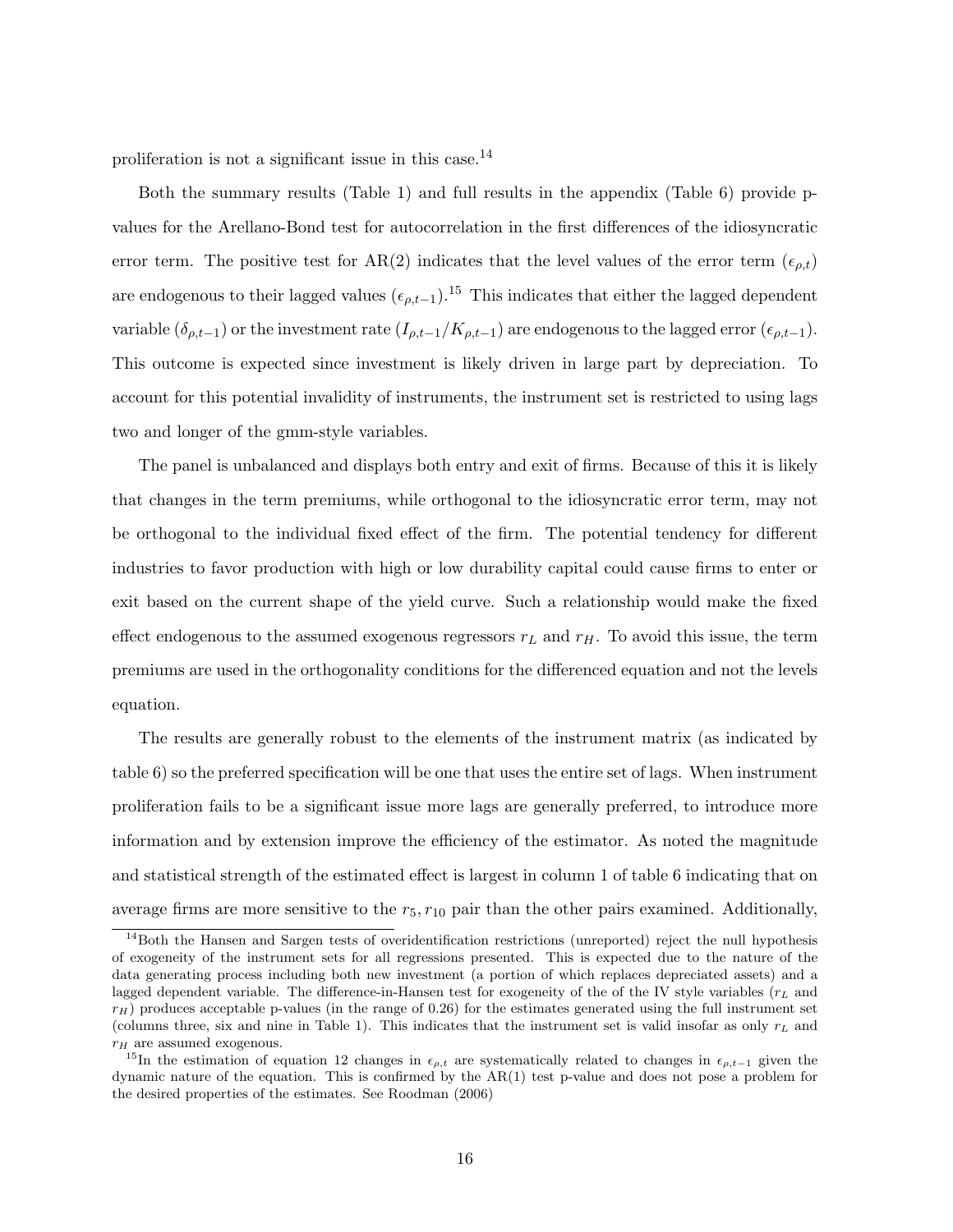since the shorter term premiums in the dataset display a higher variance than longer term rates, the pairing  $r_5$  and  $r_{10}$  provide a better source of exploitable variation to identify the relationship in question.

|               | (2)                                    | (3)                             | $\left( 4\right)$               | (5)             |
|---------------|----------------------------------------|---------------------------------|---------------------------------|-----------------|
| ${<}20\%$     | 20%<40%                                | 40%<60%                         | $60\% < 80\%$                   | $80\%<$         |
|               |                                        |                                 |                                 |                 |
| $-14.9446***$ |                                        |                                 | $-3.4789***$                    | $-2.6268***$    |
| (1.6548)      | (0.9757)                               | (0.7221)                        | (0.5706)                        | (0.4173)        |
| $9.8110***$   | $4.6704***$                            | $3.2670***$                     | 2.2715***                       | $1.7286***$     |
| (1.1330)      | (0.6711)                               | (0.4908)                        | (0.3907)                        | (0.2831)        |
| $0.7838***$   | $0.7674***$                            | $0.6853***$                     | $0.7382***$                     | $0.7551***$     |
| (0.0287)      | (0.0199)                               | (0.0214)                        | (0.0281)                        | (0.0334)        |
|               | $-0.1398***$                           | $-0.0559***$                    | $-0.0208$                       | 0.0209          |
| (0.0533)      | (0.0269)                               | (0.0193)                        | (0.0166)                        | (0.0142)        |
|               |                                        |                                 |                                 |                 |
|               |                                        |                                 |                                 | 36,337          |
|               |                                        |                                 |                                 | 3,929           |
| 0.787         | 0.819                                  | 0.815                           | 0.808                           | 0.798           |
| $\Omega$      | $\theta$                               | $\Omega$                        | $\Omega$                        | $\Omega$        |
| 0.00693       | 0.0931                                 | 0.168                           | 0.0741                          | 0.0392          |
| 0.497         | 0.227                                  | 0.550                           | 0.678                           | 0.960           |
|               | (1)<br>$-0.2432***$<br>28,077<br>7,065 | $-7.0901***$<br>32,762<br>8,304 | $-4.9594***$<br>34,238<br>7,711 | 35,257<br>6,262 |

Table 2: Government Bond Term premiums Effect on Depreciation Rate: By Size of Firm (Quintiles)

Robust standard errors in brackets: \*\*\*  $p<0.01$ ; \*\*  $p<0.05$ ; \*  $p<0.1$ 

Pseudo R-Squared is the Square of the Pearson Correlation Coefficient

Observation specific percentiles are calculated by estimating a distribution function

The results of a quintile regression based on firm size (total capital stock) and are presented in Table 2. These estimates use the  $r_5$ ,  $r_{10}$  pairing and employ a collapsed instrument set. Since the segmented samples are smaller in the quintile regression the instrument set is collapsed to a single vector, sacrificing some estimation efficiency to ensure that instrument proliferation does not become an issue.

Again the signs of the estimated coefficients match with the hypothesized outcome, however; the magnitudes vary considerably across firm size. Small firms exhibit a very strong relationship between changes in the term premiums and composite depreciation with an estimated coefficient on the short term premium  $(r_5)$  of  $-14.94$  and an estimated coefficient on the long-term premium  $(r_{10})$  of 9.81. These magnitudes shrink considerably as we examine higher quintiles. For the largest firms the estimates are  $-2.63$  ( $r_5$ ) and 1.73 ( $r_{10}$ ) suggesting that larger firms are less responsive to changes in the term premiums associated with government bonds. A potential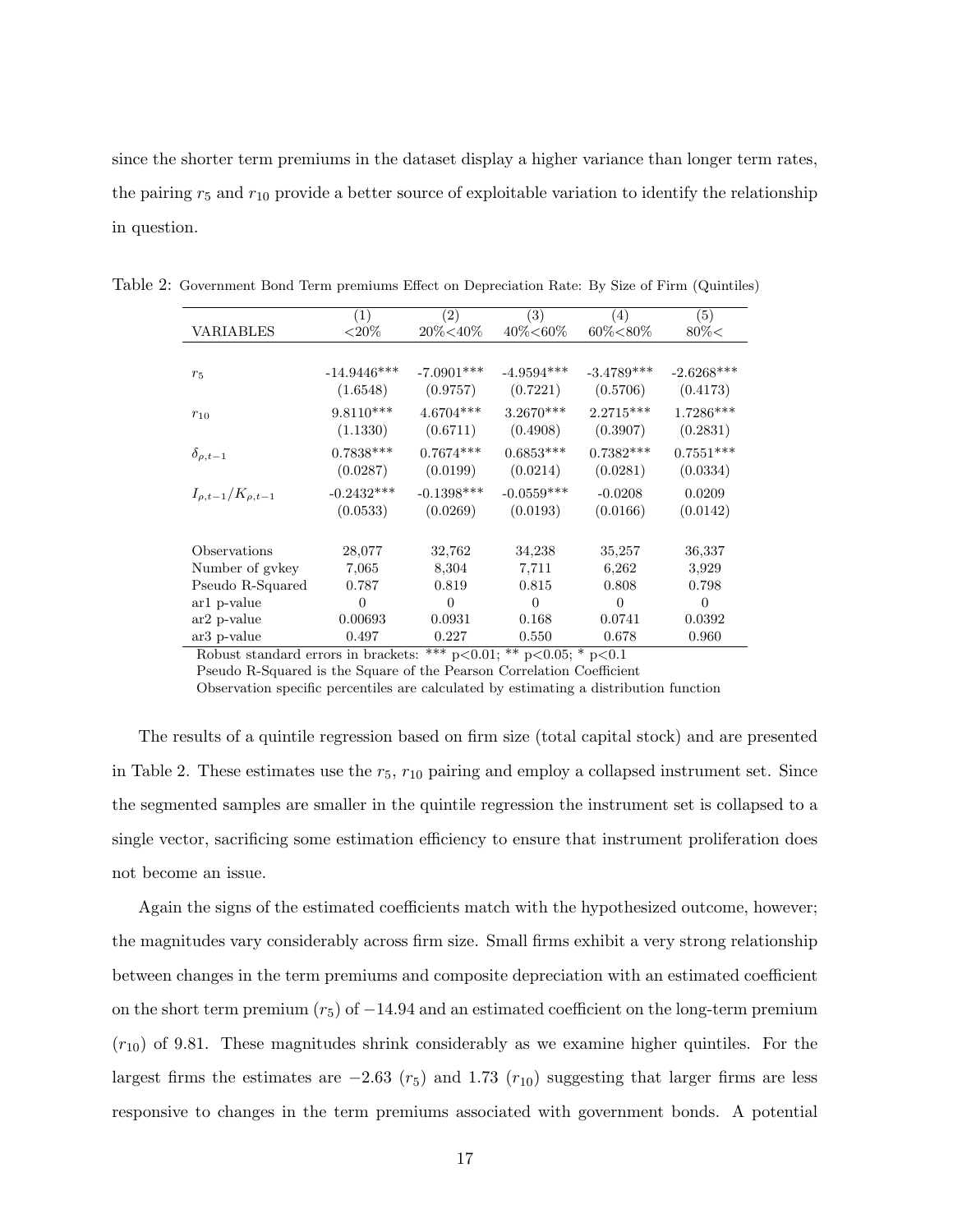explanation could lie in larger firms' ability to access international capital markets, which would imply that U.S. Bond Term premiums are less correlated with the opportunity cost of capital of different durations faced by those firms. It could also be the case that firm growth and maturity, as well as entry and exit (small firms are more likely to have recently entered or to have exited the market) are partially responsible for this result.

| Industry                | $r_{5}$                     |                      | $r_{10}$    |          | Firms  | Pseudo $R^2$ |
|-------------------------|-----------------------------|----------------------|-------------|----------|--------|--------------|
|                         |                             |                      |             |          |        |              |
| Mining                  | $-3.3914***$                | (1.1963)             | $2.0556**$  | (0.8743) | 15,244 | 0.822        |
| Construction            | $-6.7002**$                 | (3.3627)             | 3.3912      | (2.3259) | 2,217  | 0.796        |
| Manufacturing           | $-5.6147***$                | (0.5332)             | $3.5060***$ | (0.3676) | 63,466 | 0.806        |
| Wholesale Trade         | $-3.7273**$                 | (1.8255)             | $2.3114*$   | (1.2465) | 5,702  | 0.818        |
| Retail Trade            | $-2.0546**$                 | (0.9384)             | $1.1933*$   | (0.6567) | 7,544  | 0.782        |
| Transport & Warehousing | $-1.2138$                   | (0.9254)             | 0.6778      | (0.6293) | 4,663  | 0.816        |
| Information             | $-8.4204***$                | (1.6457)             | $5.0793***$ | (1.2027) | 15,692 | 0.703        |
| Real Estate             | $-5.5487***$                | (2.0545)             | $3.5359**$  | (1.4067) | 3,394  | 0.679        |
| <b>Tech Services</b>    | $-6.1528***$                | (2.3579)             | $3.0935*$   | (1.6368) | 6,683  | 0.698        |
| Admin Waste Remediation | $-5.9802**$                 | (2.7911)             | 3.0271      | (1.9617) | 3,219  | 0.772        |
| Education               | $-5.1416$                   | (4.6080)             | 2.5631      | (3.0443) | 611    | 0.756        |
| Health Care             | $-4.7381**$                 | (2.0229)             | $2.8057**$  | (1.3410) | 2,888  | 0.817        |
| Arts and Entertainment  | $-3.7251$                   | (2.5829)             | 2.6374      | (1.7253) | 1,193  | 0.679        |
| Accomodation and Food   | $-1.5161$                   | (1.1309)             | 0.9833      | (0.7522) | 3,440  | 0.818        |
| Other                   | $-1.8569$                   | (3.7405)             | 0.5956      | (2.5071) | 657    | 0.736        |
|                         |                             |                      |             |          |        |              |
| Agriculture             | 2.3109                      | (3.4001)             | $-1.5012$   | (2.3571) | 638    | 0.807        |
| Utilities               | $0.9091*$<br>أأمام مالحماله | (0.5453)<br>als als. | $-0.7982**$ | (0.3845) | 6,949  | 0.824        |

Table 3: Government Bond Term premiums Effect on Depreciation Rate: By Industry

Robust standard errors in brackets: \*\*\*  $p<0.01$ ; \*\*  $p<0.05$ ; \*  $p<0.1$ 

Pseudo R-Squared is the Square of the Pearson Correlation Coefficient

As a robustness check (and to identify if the relationship is markedly different across industries) the estimation is conducted across subsamples based on two digit SIC codes as reported in the Compustat database. The estimated coefficients for each individual industry are displayed in Table  $3^{16}$  An examination of these results indicates that, with very few exceptions, different industries follow the average trend identified in the pooled regression. Where the expected relationship is identified the magnitude of the estimated coefficient on the short term premiums ( $r_5$ ) ranges from  $-1.2$  (transportation and Warehousing) to  $-8.42$  (Information). Likewise, the estimated coefficient on the long-term premiums  $(r_{10})$  ranges from 0.6 (Transportation and

 $16$ Since the segmented samples are smaller in these industry specific samples, the instrument set is collapsed to a single vector sacrificing some estimation efficiency to ensure that instrument proliferation does not become an issue in these estimates.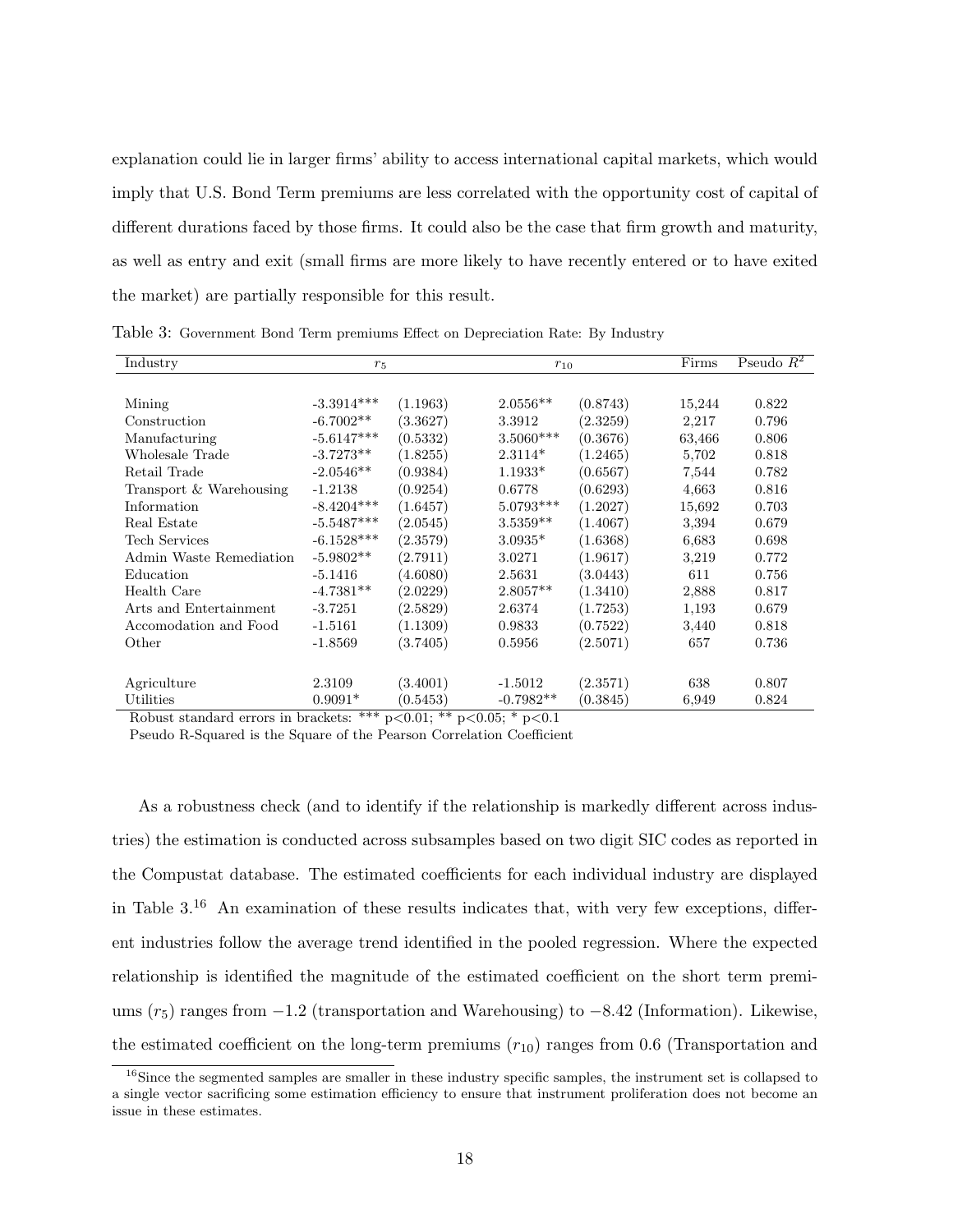Warehousing) to 5.08 (Information).

Of the 17 subgroup industry classifications identified, the estimates for the Utilities sector present the only statistically significant deviation from the hypothesis outlined above.<sup>17</sup>

#### 6. Conclusion

The results presented above confirm the assertions that i) capital inputs with different depreciation rates are associated with different opportunity costs of capital following the bond yield curve and ii) firms choose the desired stock of each heterogeneous capital input based on these heterogeneous costs of capital. I find evidence to support the hypothesis that firms adjust composition of their capital input stock between high and low durability capital in response to changes in term premiums on long and short term debt.

These results carry an important implication in establishing evidence that firms have a degree of substitutability in the production/revenue function between capital inputs with different associated durabilities. This substitutability allows them to respond to changes in the relative costs of long and short term capital as observed in the data. A major implication of these results is the fact that open market operations have a heretofore unrecognized effect on the durability of capital investments made by firms.

Monetary authorities should therefore consider these effects when undertaking actions that are intended to dramatically change the shape of the yield curve. Initiatives like Operation Twist-1961, Operation Twist-2011 and the three successive rounds of quantitative easing between 2008 and 2012 are likely to have significantly impacted the average durability of capital invested by U.S. firms. Regardless of their success in effecting the targeted macroeconomic indicators these programs likely impacted the composition of firms capital stocks with respect to durability.

<sup>&</sup>lt;sup>17</sup>The agriculture industry also has estimated coefficient with signs opposite to the prediction, however; the small relative sample size and lack of any reasonable level of statistical significance imply that the result is not too damaging to the hypothesized relationship. In the case of the Utilities sector, I find the result surprising. An earlier version of this work, presented as a working paper and using plant level data on electricity generators in the United States, generated results consistent with the hypothesis established above indicating the need for more work in this area.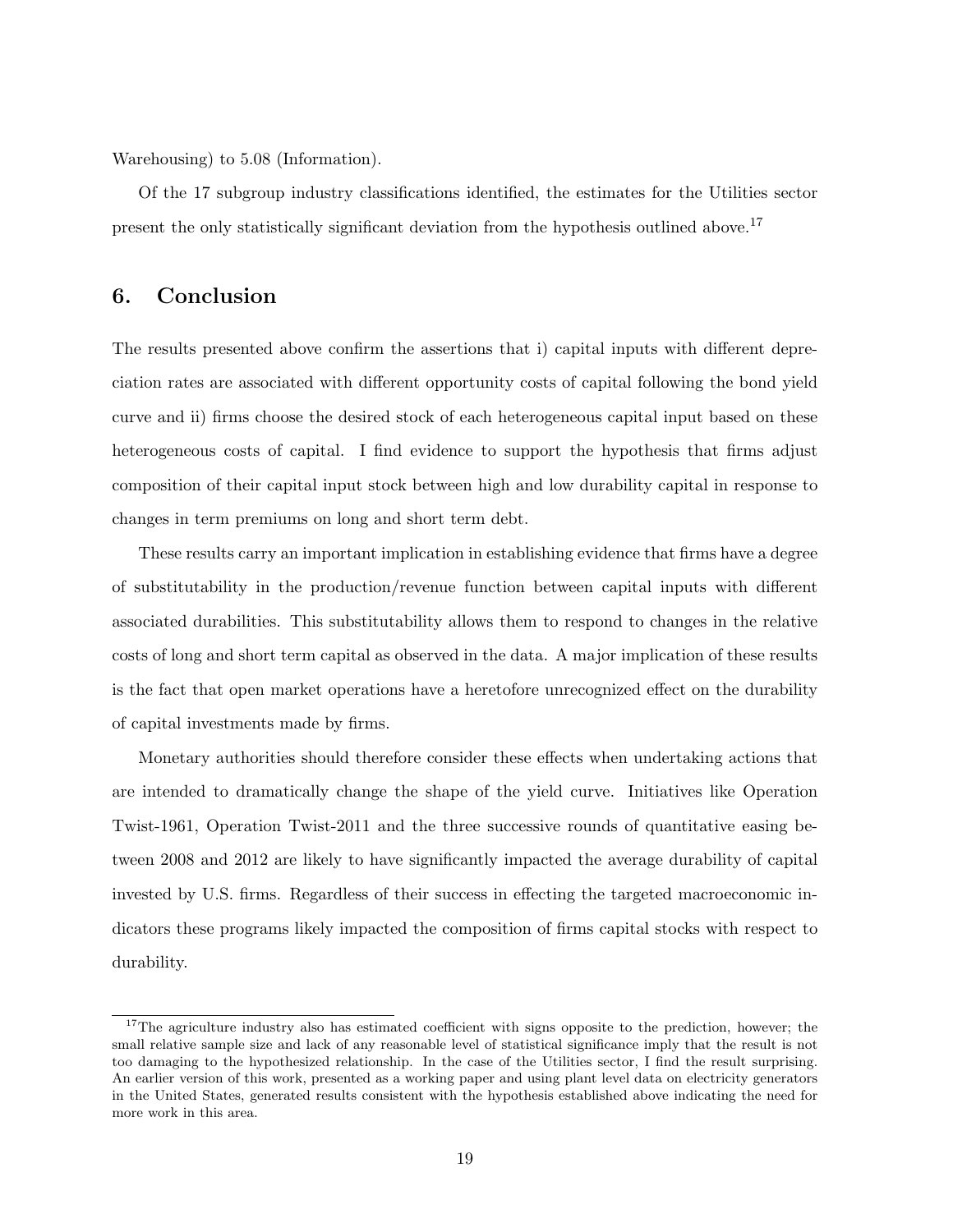## A. Second and Third Order Conditions of  $\alpha = f(r_L, r_H)$

Given the existence of own and cross price effects and the lack of good data on the capital composition of firms it is likely that any reasonably constructed structural estimation model based on equations (6) would require more data than is commonly available. Abstracting to a linear relationship, as in equation 11, overcomes the problems associated with a more complex structural estimation but carries the potential deficiency that the abstraction ignores potential second order effects. Without adding additional structure to the modeled production function, it is not possible to analytically quantify this potential bias. Unfortunately adding such structure is undesirable for two reasons. First, given the very wide range of firms and sectors represented in the CompuStat data a single production function structure (even if it allows for heterogeneous parameter values) is unlikely to represent an acceptable model for all firms. Second, adding additional structure has the potential to imply or presuppose the result being tested for.

Regardless, so long as the second order effects  $\left(\frac{\partial^2 \alpha}{\partial x^2}\right)$  $\overline{\partial r_i^2}$  are stable (i.e.- the third order effects are equal to or approximately zero  $\left(\frac{\partial^3 a}{\partial x^3}\right)$  $\left(\frac{\partial^3 \alpha}{\partial r_i^3} \approx 0\right)$  the error in the linear approximation of  $\alpha$  will be orthogonal to the term premiums and the nonlinearity should not bias the empirical estimates under the system GMM estimator employed.

While an attempt to more structurally define and fit the model is potentially appealing, the linearized version allows the empirical model to remain largely agnostic in construction insofar as the predicted relationship between  $\delta_c$  and the term premiums.

### B. Summary Statistics

Firm level financial data on depreciation and investment rates used in the empirical analysis are all constructed using total property, plant and equipment as well as depreciation data from the CompuStat database (http://www.compustat.com). Summary statistics for the constructed measures are given in Table 4. The estimates and summary statistics here are presented for active firms only and for firms with calculated depreciation rates between 0% and 100%.

The CompuStat data is merged with information on the shape of the U.S. bond yield curve,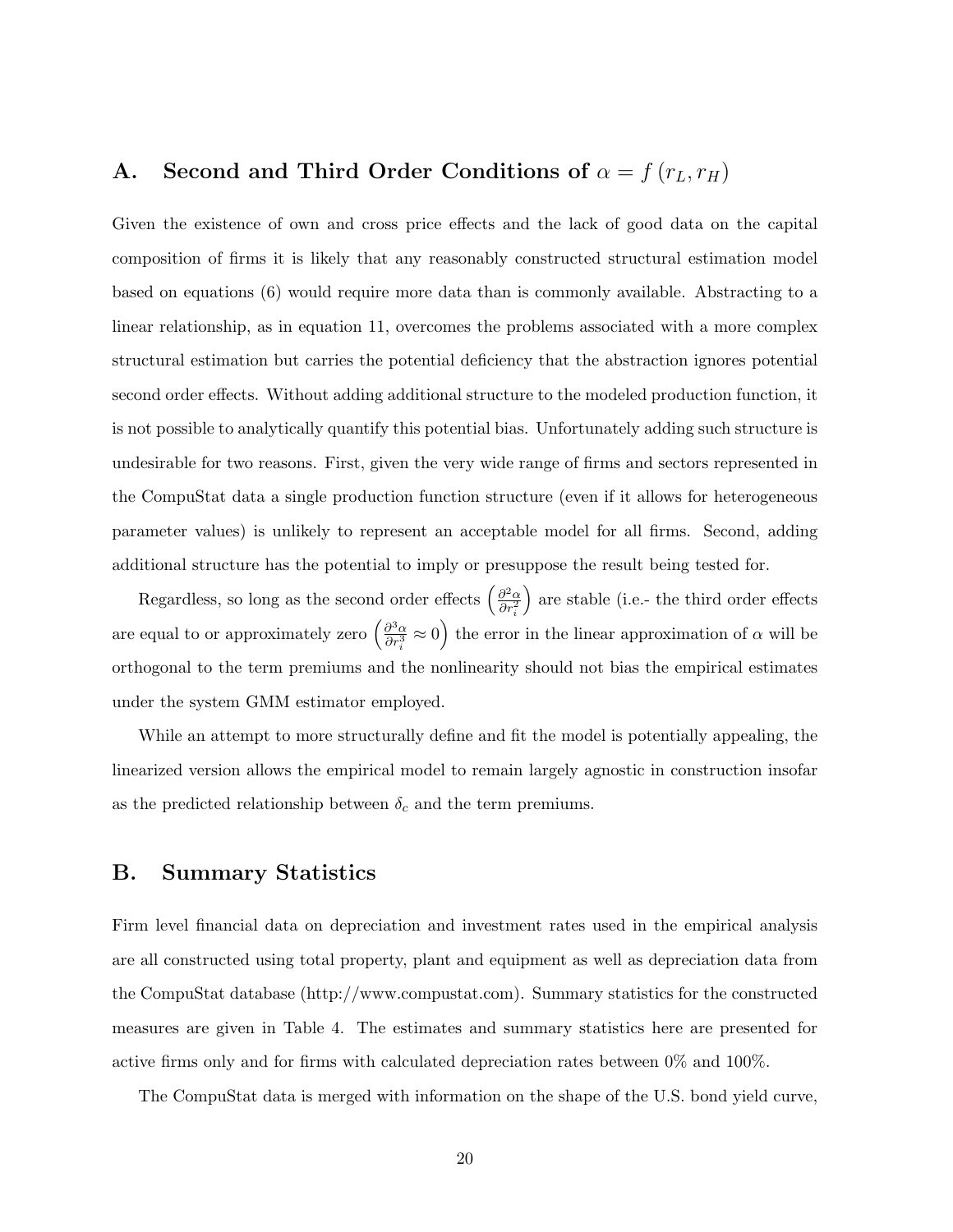Table 4: Summary Statistics: Yearly Average U.S. Bond Yields and associated Term premiums

| VARIABLES                                   | mean  | sd    | min      | max     | p10   | p90   |
|---------------------------------------------|-------|-------|----------|---------|-------|-------|
|                                             |       |       |          |         |       |       |
| Depreciation and Amortization               | 136.2 | 732.5 | $\theta$ | 33.751  | 0.206 | 206.0 |
| Property, Plant and Equipment - Total (Net) | 1.118 | 5.534 | 0.001    | 256,834 | 1.168 | 1,864 |
| Depreciation Rate                           | 22.66 | 18.98 | $\theta$ | 100     | 5.112 | 50    |
| Investment Rate                             | 28.02 | 23.33 | $\Omega$ | 100     | 1.291 | 63.20 |
|                                             |       |       |          |         |       |       |

146,470 Observations and 18,806 firms

Values are millions of dollars -first two rows- and percentage points -second two rows

readily available from the U.S. Treasury. Historical Daily Treasury Yield Curve Rates are available on-line from:

http://www.treasury.gov/resource-center/data-chart-center/interest-rates/Pages/TextView.aspx?data=yield

The Treasury provides the bond yield data at a daily frequency. To match the annual frequency of the plant level data I convert these yields by taking a simple day to day average over the year.

Table 5: Summary Statistics: Yearly Average U.S. Bond Yields and associated Term premiums

| VARIABLES         | N  | mean  | sd        | min      | max   | p10    | p90   |
|-------------------|----|-------|-----------|----------|-------|--------|-------|
|                   |    |       |           |          |       |        |       |
| (mean) oneyear    | 24 | 3.523 | 2.314     | 0.131    | 7.887 | 0.181  | 5.942 |
| (mean) fiveyear   | 24 | 4.491 | 2.063     | 0.762    | 8.373 | 1.518  | 6.688 |
| (mean) tenyear    | 24 | 5.058 | 1.748     | 1.803    | 8.552 | 2.782  | 7.085 |
| (mean) thirtyyear | 24 | 5.590 | 1.493     | 2.922    | 8.610 | 3.911  | 7.666 |
| $r_5$             | 24 | 0.969 | 0.693     | $-0.187$ | 2.297 | 0.0448 | 1.725 |
| $r_{10}$          | 24 | 1.536 | $1.056\,$ | $-0.141$ | 3.120 | 0.103  | 2.791 |
| $r_{30}$          | 24 | 2.068 | 1.372     | $-0.172$ | 3.933 | 0.307  | 3.730 |

all values are percentage points

Summary statistics for the annual averaged yield curve rates and the calculated term premiums are given in Table 5. There is no available data on 30 year government bond yields for the years 2003,2004 and 2005. The 30 year premiums for these years is proxied using changes in the twenty year term premiums via the following formula:  $r_{30,t} = r_{30,t-1} + (r_{20,t} - r_{20,t-1})$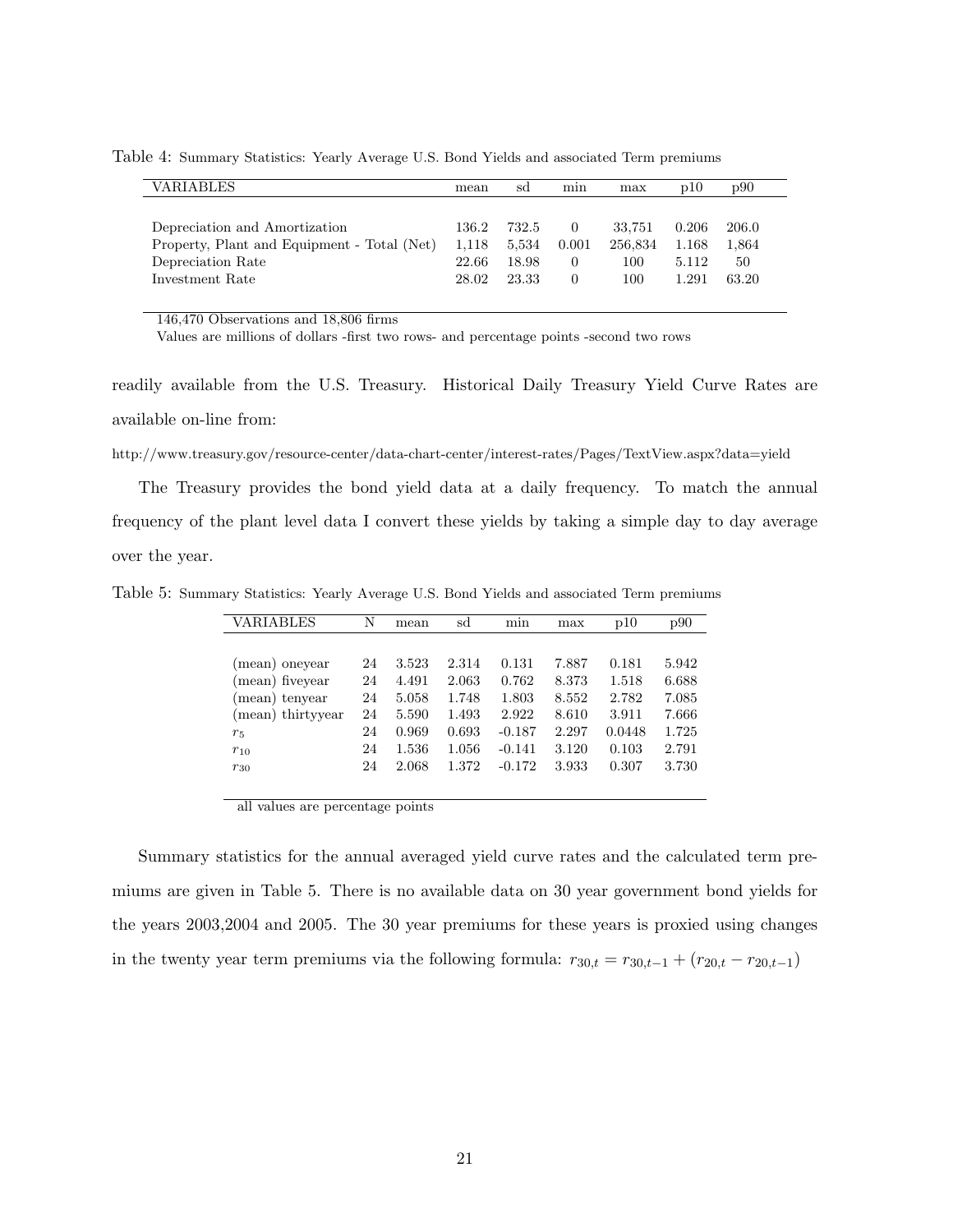| ֦֦֚֚֚֚֚֝֝׆<br>֧֧֧<br>$\frac{1}{2}$<br>$\frac{1}{\zeta}$                                                                           |
|-----------------------------------------------------------------------------------------------------------------------------------|
| --<br>-<br>-<br>-<br>-<br>-<br>-<br>-<br>-<br>-<br><br>-<br><br><br><br><br><br><br><br><br><br><br><br><br><br><br>$\frac{1}{2}$ |
| Ì                                                                                                                                 |

Table 6: Government Bond Term premiums Effect on Depreciation Rate: Full, Collapsed and Collapsed/Restricted Lag Structures Table 6: Government Bond Term premiums Effect on Depreciation Rate: Full, Collapsed and Collapsed/Restricted Lag Structures

|                                                |                          | $\widehat{\Omega}$       | ව                                          | $\widehat{A}$                                              | $\widetilde{\mathbb{G}}$                                  | $\widehat{\circ}$                                    |                                                                                                                                             | $\circledast$                                                                                          | ම                                                |
|------------------------------------------------|--------------------------|--------------------------|--------------------------------------------|------------------------------------------------------------|-----------------------------------------------------------|------------------------------------------------------|---------------------------------------------------------------------------------------------------------------------------------------------|--------------------------------------------------------------------------------------------------------|--------------------------------------------------|
| rz                                             | $-9.3547***$<br>(0.4316) | -7.9698***<br>(0.3790)   | $4.3151***$<br>(0.3298)                    |                                                            |                                                           |                                                      | $-5.1660***$<br>(0.2489)                                                                                                                    | $-4.4116***$<br>(0.2199)                                                                               | $-2.3910***$<br>(0.1905)                         |
| $r_{10}$                                       | 6.1900 ***<br>(0.2945)   | $5.2148***$<br>(0.2582)  | $2.6461***$<br>(0.2236)                    | 5.6093***<br>(0.3319)                                      | $4.8031***$<br>(0.3007)                                   | $2.3180***$<br>(0.2575)                              |                                                                                                                                             |                                                                                                        |                                                  |
| $r_{30}$                                       |                          |                          |                                            | $4.3562***$<br>(0.2658)                                    | $3.6949***$<br>(0.2401)                                   | $1.6606***$<br>(0.2042)                              | 1.6603***<br>(0.1358)                                                                                                                       | $0.2255***$<br>(0.1195)                                                                                | $1.0751***$<br>(0.1024)                          |
| $\delta_{\rho,t-1}$                            | $0.7424***$<br>(0.0109)  | $0.7459***$<br>(0.0108)  | (660010)                                   | $0.7572***$<br>(0.0107)                                    | $0.7599***$<br>(0.0106)                                   | $0.7929***$<br>(0.0098)                              | $0.7464***$<br>(0.0108)                                                                                                                     |                                                                                                        |                                                  |
| $I_{\rho,t-1}/K_{\rho,t-1}$                    | $-0.0231*$<br>(0.0124)   | $-0.0489***$<br>(0.0119) | $-0.1250***$<br>(0.0094)                   | $-0.0658***$<br>(0.0119)                                   | $-0.0837***$<br>(0.0115)                                  | $0.1439***$<br>(0.0093)                              | $-0.0353***$<br>(0.0123)                                                                                                                    | $0.7501***$<br>(0.0107)<br>0.0600***<br>0.0118)                                                        | $0.7891***$<br>(0.0099)<br>0.1322 ***<br>0.0093) |
| Lag Structure                                  | Collapsed 3-7            | .<br>د<br>Collapsed      |                                            | Collapsed 3-7 0.816 0.816 1.26e-06 1.26e-06 0.724 1.274 12 | Collapsed 3-.<br>0.819<br>0.819<br>1.41e-06<br>0.744<br>0 |                                                      |                                                                                                                                             | $\begin{array}{c} \text{Collased 3-} \\ 0.814 \\ 0.814 \\ 1.39 \text{--} 06 \\ 0.693 \\ 0 \end{array}$ |                                                  |
| Pseudo R-Squared                               | 0.803                    | 0.810                    | $3-$ .<br>$0.823$<br>$0.056-06$<br>$0.793$ |                                                            |                                                           | 3-.<br>$0.825$<br>$0.856 - 06$<br>$0.852$<br>$0.852$ | $\begin{array}{c} \text{Coll{}}\\ \text{Oil{}}\\ \text{0.808}\\ \text{0.808}\\ \text{1.38e-06}\\ \text{0.673}\\ \text{0.673}\\ \end{array}$ |                                                                                                        | 3-.<br>0.823<br>0.823<br>0.812<br>0.812          |
| ar1 p-value                                    |                          |                          |                                            |                                                            |                                                           |                                                      |                                                                                                                                             |                                                                                                        |                                                  |
| ar2 p-value                                    | 1.40e-06                 | $1.35e-06$               |                                            |                                                            |                                                           |                                                      |                                                                                                                                             |                                                                                                        |                                                  |
| ar3 p-value                                    | 0.661                    | 0.677                    |                                            |                                                            |                                                           |                                                      |                                                                                                                                             |                                                                                                        |                                                  |
| hansen p-value                                 |                          |                          |                                            |                                                            |                                                           |                                                      |                                                                                                                                             |                                                                                                        |                                                  |
| instrument count                               | $\frac{1}{2}$            |                          | 502                                        |                                                            | 42                                                        | 502                                                  | $\overline{12}$                                                                                                                             | 42                                                                                                     |                                                  |
| 166671 Observations and 20970 Firms.           |                          |                          |                                            |                                                            |                                                           |                                                      |                                                                                                                                             |                                                                                                        |                                                  |
| Robust standard errors in brackets: *** p<0.01 |                          |                          | ; ** $p<0.05$ ; * $p<0.1$                  |                                                            |                                                           |                                                      |                                                                                                                                             |                                                                                                        |                                                  |
| Pseudo R-Squared is the Square of the Pearson  |                          |                          | Correlation Coefficient                    |                                                            |                                                           |                                                      |                                                                                                                                             |                                                                                                        |                                                  |

Pseudo R-Squared is the Square of the Pearson Correlation Coefficient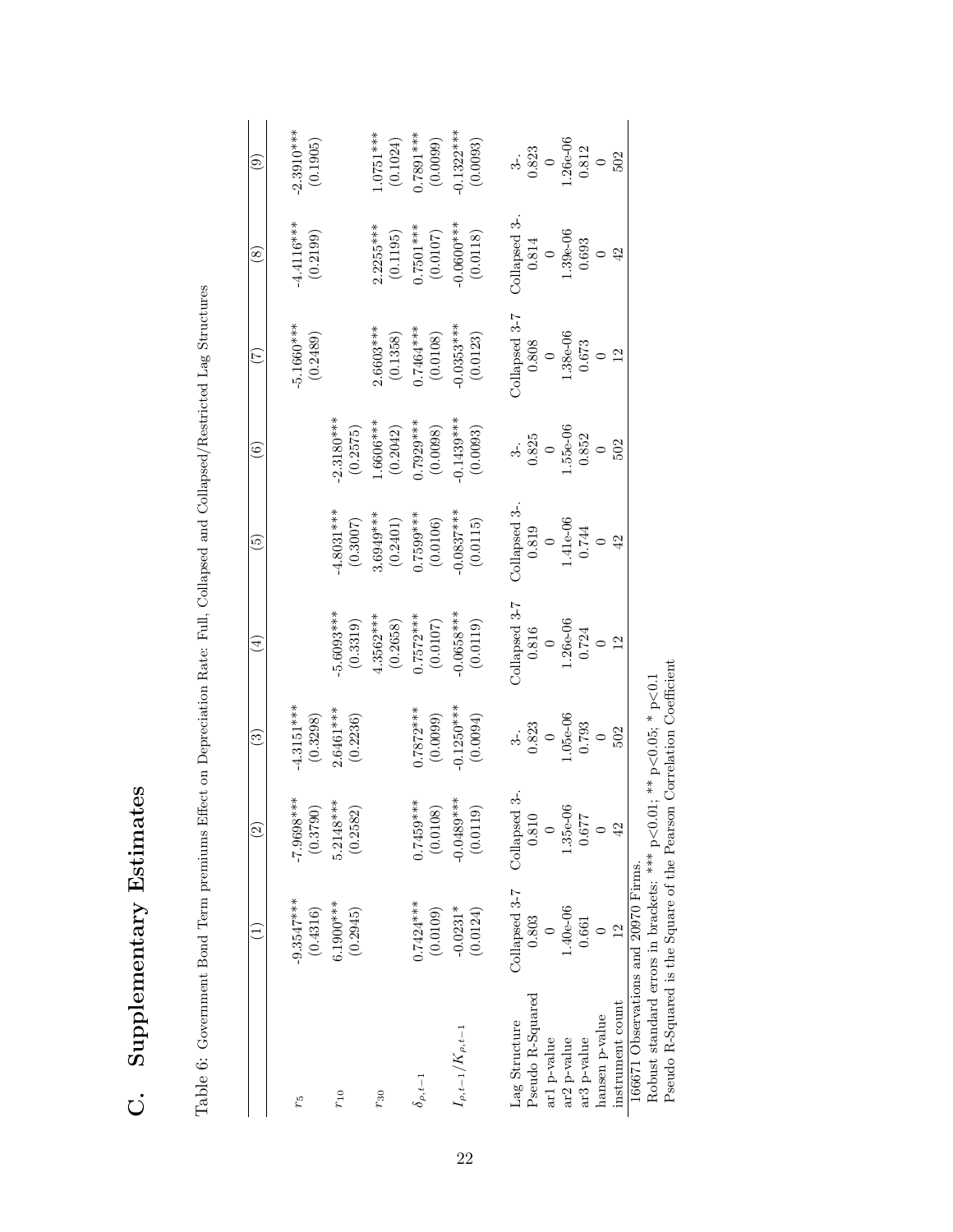#### References

- Arellano, M., Bond, S., 1991. Some tests of specification for panel data: monte carlo evidence and an application to employment equations. Review of Economic Studies 2: 277-297.
- Arellano, M., Bover, O., 1995. Another look at the instrumental variable estimation of errorcomponents models. Journal of econometrics 68(1): 29-51.
- Baker, M., Stein, J.C., Wurgler, J., 2003. When does the market matter: stock prices and the investment of equity-dependent firms. The Quarterly Journal of Economics 118(3): 969-1005
- Bernanke, B., Reinhart, v., Sack b., 2004. Monetary Policy Alternatives at the Zero Bound: An Empirical Assessment. Brookings Papers on Economic Activity 2004-2: 1-100.
- Buranabunyut, N,. Peoples, J., 2012. An empirical analysis of incentive regulation and the allocation of inputs in the US telecommunications industry. Journal of Regulatory Economics 41(2): 181-200.
- Engen, E., Hubbard R. G., 2005. Federal government debt and interest rates. In Gertler and Rogoff (eds.), NBER Macroeconomics Annual 2004, Volume 19. Cambridge, MA: The MIT Press: 83-160
- Gagnon, J., Raskin, M., Remache, J., Sack, B., 2012. Large-scale asset purchases by the Federal Reserve: did they work? Federal Reserve Bank of New York, Staff Report 441
- Gale, W., Orszag p., 2004. Budget deficits, national saving, and interest rates. Brookings Papers on Economic Activity 2004-2: 101-210.
- Greenwood, R., Vayanos, D., 2012. Price pressure in the government bond market. American Economic Review 100(2): 585-590.
- Gurkaynak, R. S., Sack, B. Wright, J., 2007. The U.S. treasury yield curve: 1961 to the present. Journal of Monetary Economics 54 (8):2291-2304